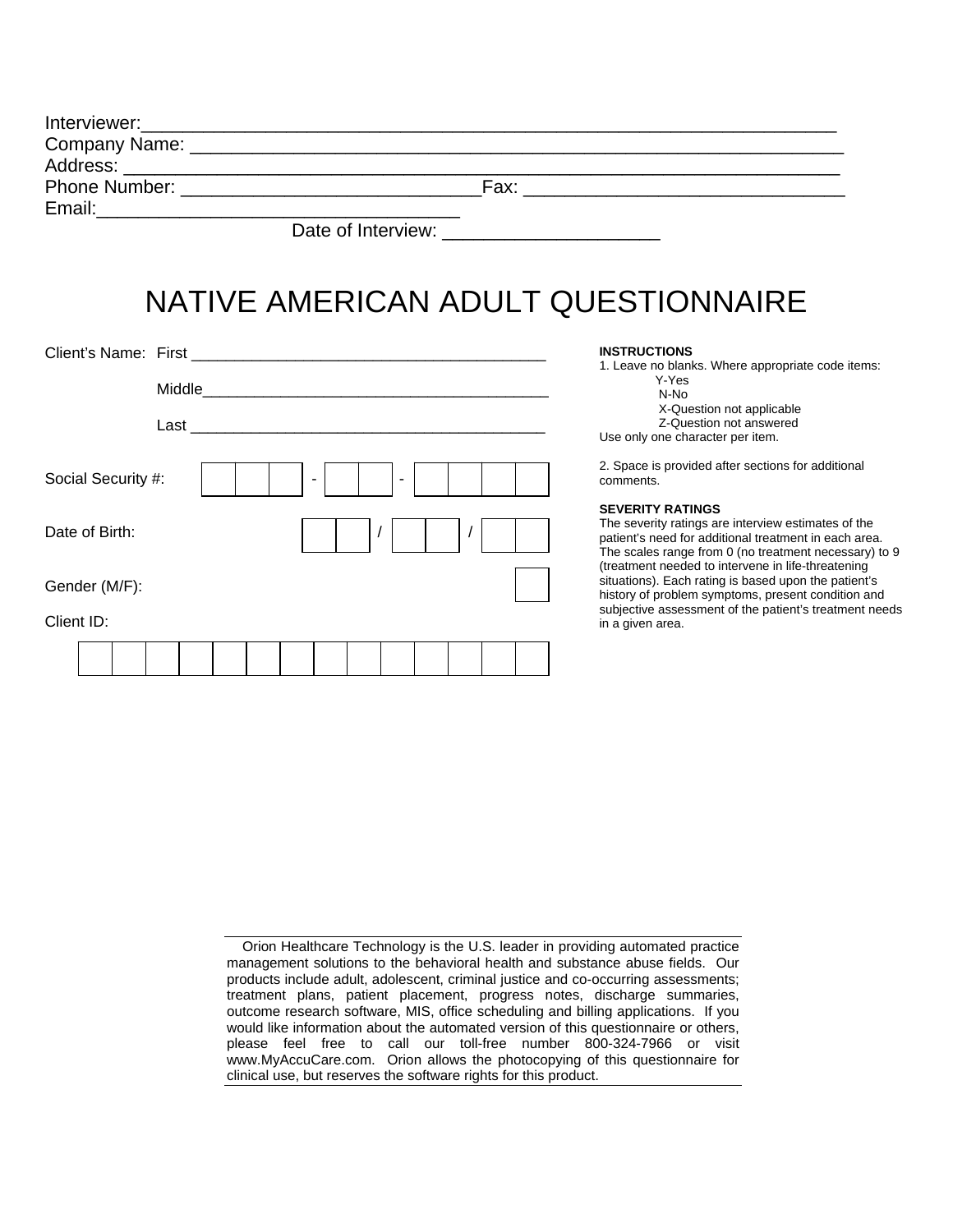# NATIVE AMERICAN ADULT QUESTIONNAIRE

|      | <b>GENERAL INFORMATION</b>                                              | COMMENTS FOR GENERAL AREA: _____________________________ |
|------|-------------------------------------------------------------------------|----------------------------------------------------------|
| G1.  | Client ID:                                                              |                                                          |
|      |                                                                         |                                                          |
|      |                                                                         |                                                          |
| G2.  | Social Security #:                                                      |                                                          |
|      | G3. Provider #:                                                         |                                                          |
| G4.  | Date of Admission:                                                      |                                                          |
| G5.  | Date of Interview:                                                      |                                                          |
| G6.  | Time Begun:                                                             |                                                          |
|      | G51. Who referred you for an evaluation?                                |                                                          |
|      |                                                                         |                                                          |
|      | 1-Attorney<br>2-Probation/Parole Officer                                |                                                          |
|      | 3-Presentence Investigator<br>4-Self                                    |                                                          |
|      | 5-Judge or Court<br>6-Other                                             |                                                          |
|      |                                                                         |                                                          |
|      |                                                                         |                                                          |
|      |                                                                         |                                                          |
|      |                                                                         |                                                          |
|      |                                                                         |                                                          |
|      | G53. By when do you need this assessment?                               |                                                          |
| G54. | Why are you receiving this assessment (1-6)?                            |                                                          |
|      | 1-OWI or DWI<br>4-Other criminal arrest                                 |                                                          |
|      | 2-Court ordered<br>5-Self interest<br>3-Attorney recommended<br>6-Other |                                                          |
| G55. | BAC:                                                                    |                                                          |
|      |                                                                         |                                                          |
| G56. | By whom was it ordered (1-4)?                                           |                                                          |
|      | 1-Judge<br>3-Presentence<br>2-Probation<br>4-Parole                     |                                                          |
|      | Specify other                                                           |                                                          |
| G8.  | Class:                                                                  |                                                          |
|      | 1-Intake                                                                |                                                          |
|      | 2-Follow-up                                                             |                                                          |
| G9.  | <b>Contact Code:</b>                                                    |                                                          |
|      | 1-In person                                                             |                                                          |
|      | 2-Phone<br>3-Mail                                                       |                                                          |
|      | G57. Interviewer's initials:                                            |                                                          |
|      |                                                                         |                                                          |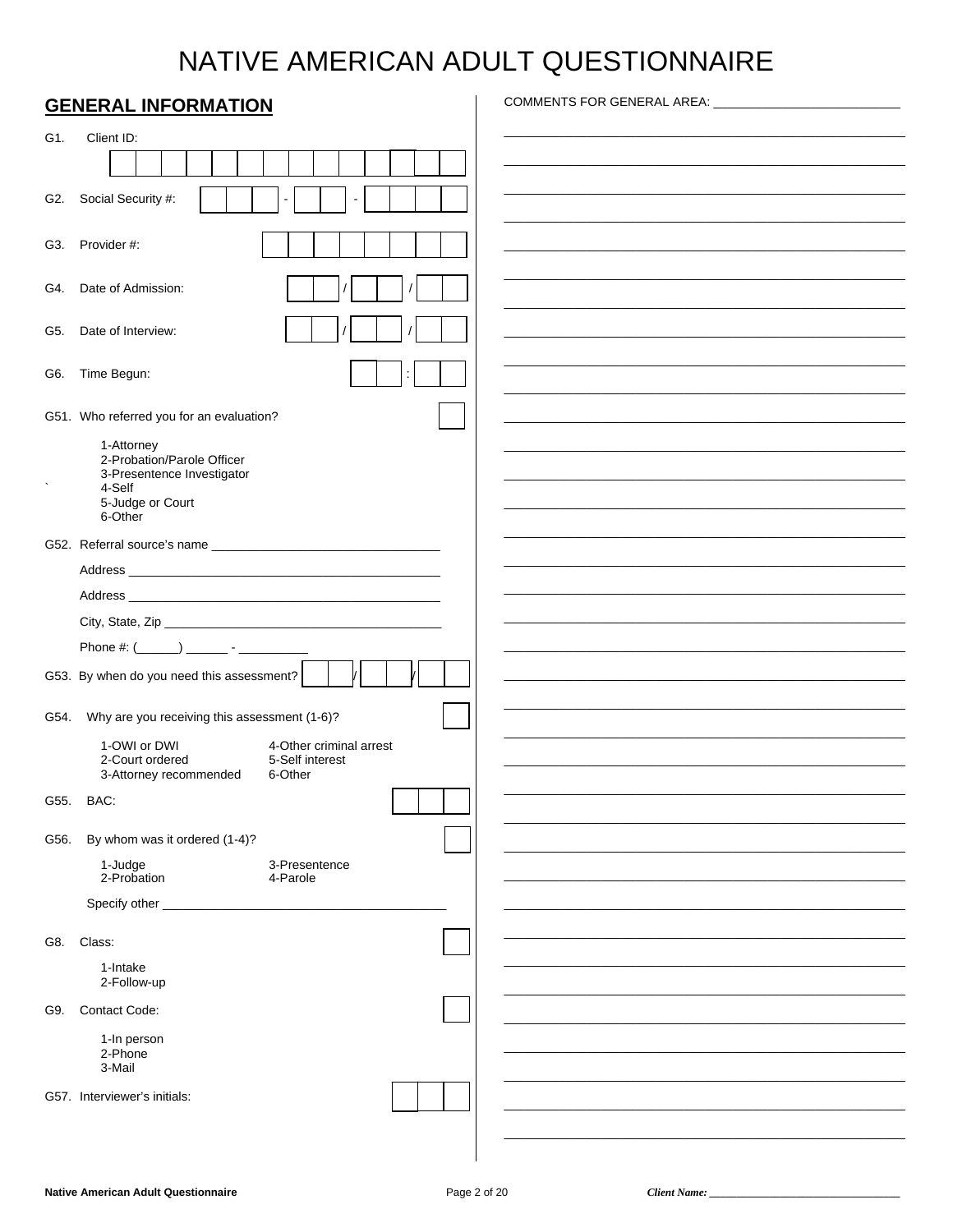|      | G10. Gender:                                       |                                                                | COMMENTS FOR GENERAL AREA: WARD AND THE STATE OF THE STATE OF THE STATE OF THE STATE OF THE STATE OF THE STATE OF THE STATE OF THE STATE OF THE STATE OF THE STATE OF THE STATE OF THE STATE OF THE STATE OF THE STATE OF THE |
|------|----------------------------------------------------|----------------------------------------------------------------|-------------------------------------------------------------------------------------------------------------------------------------------------------------------------------------------------------------------------------|
|      | M-Male                                             | F-Female                                                       |                                                                                                                                                                                                                               |
|      | G12. Special:                                      |                                                                |                                                                                                                                                                                                                               |
|      | 1-Terminated                                       | 3-Unable to respond                                            |                                                                                                                                                                                                                               |
|      | 2-Refused                                          | X-Not applicable                                               |                                                                                                                                                                                                                               |
|      | Client first name:                                 |                                                                |                                                                                                                                                                                                                               |
|      | Client middle name:                                |                                                                |                                                                                                                                                                                                                               |
|      |                                                    |                                                                |                                                                                                                                                                                                                               |
|      | Client last name:                                  |                                                                |                                                                                                                                                                                                                               |
|      | Client's address:                                  |                                                                |                                                                                                                                                                                                                               |
|      | Client's address:                                  |                                                                |                                                                                                                                                                                                                               |
|      | City, State, Zip:                                  |                                                                |                                                                                                                                                                                                                               |
|      |                                                    |                                                                |                                                                                                                                                                                                                               |
|      | Phone number:                                      |                                                                |                                                                                                                                                                                                                               |
|      | G14. How long have you lived at this address?      |                                                                |                                                                                                                                                                                                                               |
|      |                                                    | Months<br>Years                                                |                                                                                                                                                                                                                               |
| G15. | Is this address owned by you or your family (Y/N)? |                                                                |                                                                                                                                                                                                                               |
|      |                                                    |                                                                |                                                                                                                                                                                                                               |
| G16. | Date of birth:                                     |                                                                |                                                                                                                                                                                                                               |
| G17. | Of what race do you consider yourself?             |                                                                |                                                                                                                                                                                                                               |
|      | 1-White<br>2-Black                                 | 6-Hispanic-Mexican                                             |                                                                                                                                                                                                                               |
|      | 3-American Indian                                  | 7-Hispanic-Puerto Rican<br>8-Hispanic-Cuban                    |                                                                                                                                                                                                                               |
|      | 4-Alaskan Native<br>5-Asian or Pacific Islander    | 9-Other Hispanic                                               |                                                                                                                                                                                                                               |
|      | G17a. What tribe do you consider yourself part of? |                                                                |                                                                                                                                                                                                                               |
|      |                                                    |                                                                |                                                                                                                                                                                                                               |
| G18. | Religious preference:                              |                                                                |                                                                                                                                                                                                                               |
|      | 1-Protestant<br>2-Catholic                         | 7-Traditional (Specify)<br>8-Native American Church            |                                                                                                                                                                                                                               |
|      | 3-Jewish<br>4-Islamic                              | 9-Morman<br>10-Pentecostal                                     |                                                                                                                                                                                                                               |
|      | 5-Other<br>6-None                                  | 11-Baptist                                                     |                                                                                                                                                                                                                               |
| G58. |                                                    |                                                                |                                                                                                                                                                                                                               |
|      |                                                    |                                                                |                                                                                                                                                                                                                               |
| G19. |                                                    | Have you been in a controlled environment in the past 30 days? |                                                                                                                                                                                                                               |
|      | 1-No<br>2-Jail                                     | 4-Medical treatment                                            |                                                                                                                                                                                                                               |
|      | 3-Alcohol or drug treatment                        | 5-Psychiatric treatment<br>6-Other                             |                                                                                                                                                                                                                               |
|      |                                                    |                                                                |                                                                                                                                                                                                                               |
| G20. | How many days?                                     |                                                                |                                                                                                                                                                                                                               |
|      |                                                    |                                                                |                                                                                                                                                                                                                               |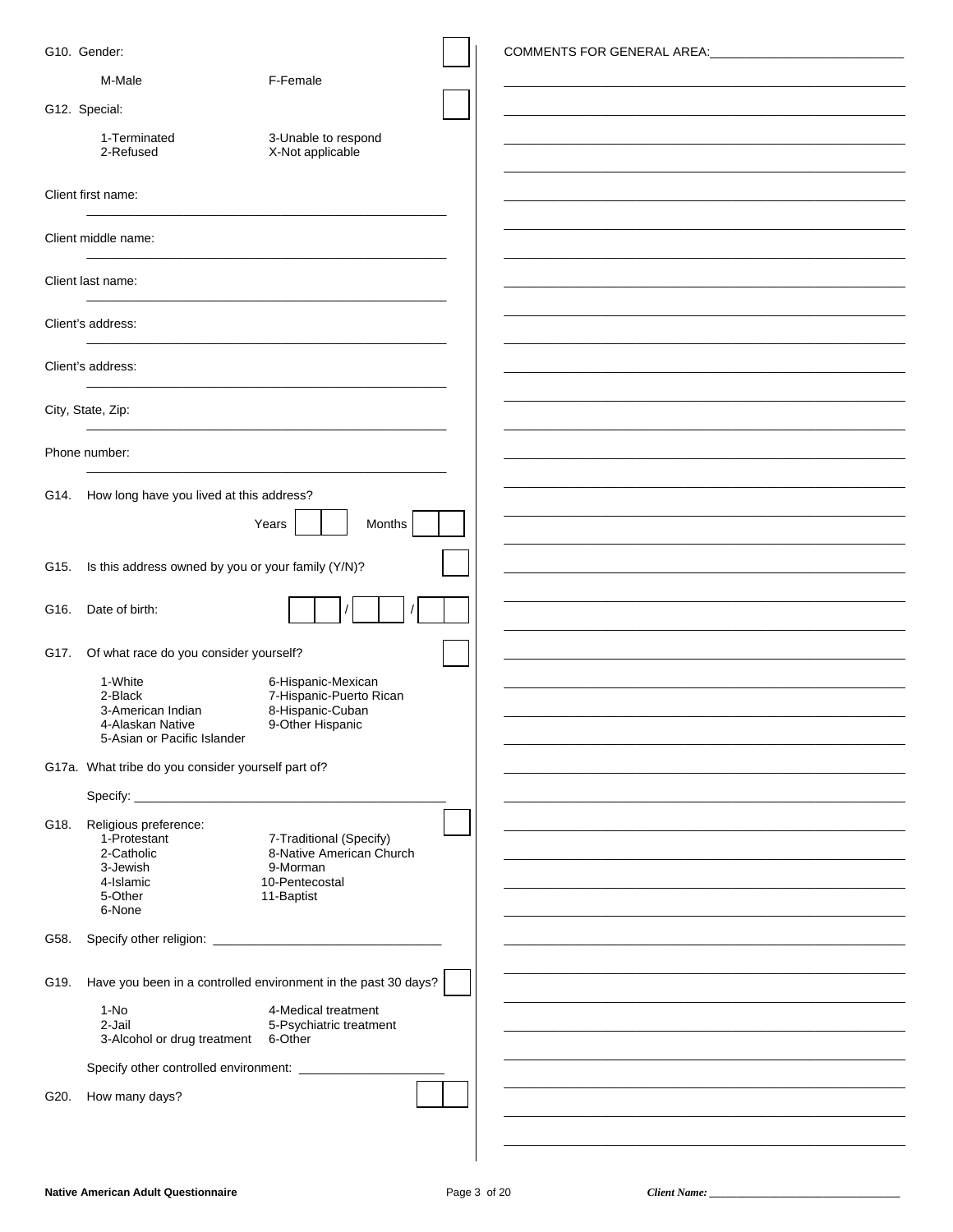## **MEDICAL STATUS**

COMMENTS FOR MEDICAL AREA:

| M1. | How many times in your life have you been hospitalized for<br>medical problems? (Include ODs, DTs, exclude detox) |  |
|-----|-------------------------------------------------------------------------------------------------------------------|--|
| M2. | How long ago was your last hospitalization for a physical problem?                                                |  |
|     | Months<br>Years                                                                                                   |  |
|     |                                                                                                                   |  |
|     |                                                                                                                   |  |
| M3. | Do you have any chronic medical problems which continue to<br>interfere with your life (Y/N)?                     |  |
|     |                                                                                                                   |  |
|     |                                                                                                                   |  |
| M4. | Are you taking any prescribed medication on a regular<br>basis for a physical problem (Y/N)?                      |  |
|     |                                                                                                                   |  |
|     | M52. What is it?                                                                                                  |  |
|     |                                                                                                                   |  |
| M5. | Do you receive financial compensation (pension,<br>disability, etc.) for a physical disability (Y/N)?             |  |
|     |                                                                                                                   |  |
|     |                                                                                                                   |  |
| M6. | How many days have you experienced medical problems<br>in the past 30 days?                                       |  |
| M7. | How troubled or bothered have you been by these<br>medical problems in the past 30 days?                          |  |
|     | 0-Not at all<br>3-Considerably<br>1-Slightly<br>4-Extremely<br>2-Moderately                                       |  |
| M8. | How important to you now is treatment for these<br>medical problems?                                              |  |
|     | 0-Not at all<br>3-Considerably                                                                                    |  |
|     | 1-Slightly<br>4-Extremely<br>2-Moderately                                                                         |  |
|     |                                                                                                                   |  |
|     | THE QUESTIONS BELOW ARE TO BE ANSWERED BY THE<br><b>INTERVIEWER ONLY</b>                                          |  |
|     | <b>INTERVIEWER SEVERITY RATING</b>                                                                                |  |
| M9. | How would you rate the patient's need for medical<br>treatment (0-9)?                                             |  |
|     | 0-None necessary to 9-Treatment needed to intervene<br>in life-threatening situation                              |  |
|     | <b>CONFIDENCE RATINGS</b>                                                                                         |  |
|     | Is the Medical Status information significantly distorted by:                                                     |  |
|     | M10. Patient's misrepresentation (Y/N)?                                                                           |  |
|     |                                                                                                                   |  |
|     | M11. Patient's inability to understand (Y/N)?                                                                     |  |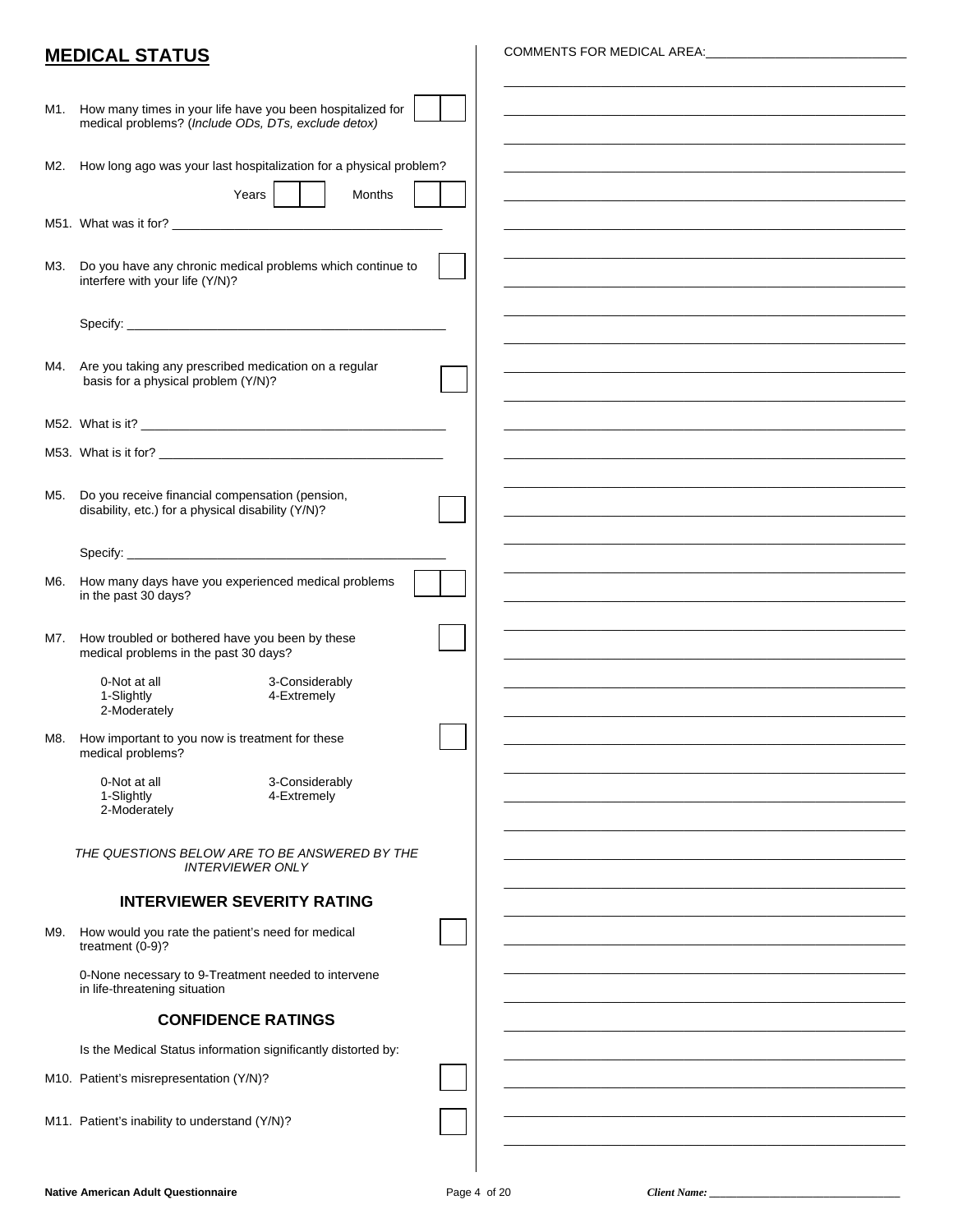## **EMPLOYMENT/SUPPORT STATUS**

COMMENTS FOR EMPLOYMENT/SUPPORT STATUS:

| E1. | Education completed (GED = 12 years):                                                                              |  |
|-----|--------------------------------------------------------------------------------------------------------------------|--|
|     | Years<br>Months                                                                                                    |  |
|     |                                                                                                                    |  |
| E2. | Training or technical education completed<br>Months                                                                |  |
| E3. | Do you have a profession, trade or skill (Y/N)?                                                                    |  |
|     |                                                                                                                    |  |
|     |                                                                                                                    |  |
| E4. | Do you have a valid driver's license (Y/N)?                                                                        |  |
| E5. | Do you have an automobile available (Y/N)?                                                                         |  |
|     | (Answer "no" if no valid driver's license)                                                                         |  |
| E6. | How long was your longest full-time job?                                                                           |  |
|     | Years<br><b>Months</b>                                                                                             |  |
| E7. | Usual (or last) occupation:                                                                                        |  |
|     | 1a. Higher Executives                                                                                              |  |
|     | 1b. Large Proprietor (Value over \$180,000)<br>1c. Major Professionals                                             |  |
|     | 2a. Business Managers<br>2b. Proprietors of Medium-Sized Businesses                                                |  |
|     | 3a. Administrative Personnel<br>3b. Proprietors of Small Businesses (<\$55,000)<br>3c. Minor Professionals         |  |
|     | 3d. Farmers (Owners \$41,000-\$60,000)<br>4a. Clerical and Sales Workers                                           |  |
|     | 4b. Technicians<br>4c. Proprietors of Little Business (<\$10,000)                                                  |  |
|     | 4d. Farmers (Owners \$21,000-\$40,000)<br>5a. Skilled Manual Employees and Small Farmers                           |  |
|     | 5b. Small Farmers (Owners <\$20,000)<br>6a. Machine Operators and Semi-Skilled Employees<br>6b. Small Farm Tenants |  |
|     | 7. Unskilled Employees                                                                                             |  |
|     |                                                                                                                    |  |
| E8. | Does someone contribute to your support in any way? (Y/N)?                                                         |  |
|     | Specify:                                                                                                           |  |
| E9. | Does this constitute the majority of your support (Y/N)?                                                           |  |
|     | E10. Employment status:                                                                                            |  |
|     | 1-Full-time (35+ hrs/wk)`<br>5-Service<br>2-Part-time (reg. hrs.)<br>6-Retired/Disability                          |  |
|     | 3-Part-time (irreg., daywork) 7-Unemployed<br>8-In controlled environment<br>4-Student                             |  |
|     | E11. How many days were you paid for working in the last 30?                                                       |  |
|     | How much money did you receive from the following sources in<br>the past 30 days?                                  |  |
|     | E12. Employment (net income):                                                                                      |  |
|     | E13. Unemployment compensation:                                                                                    |  |
|     | E14. Welfare:                                                                                                      |  |
|     | E15. Pension, benefits or social security:                                                                         |  |
|     |                                                                                                                    |  |
|     |                                                                                                                    |  |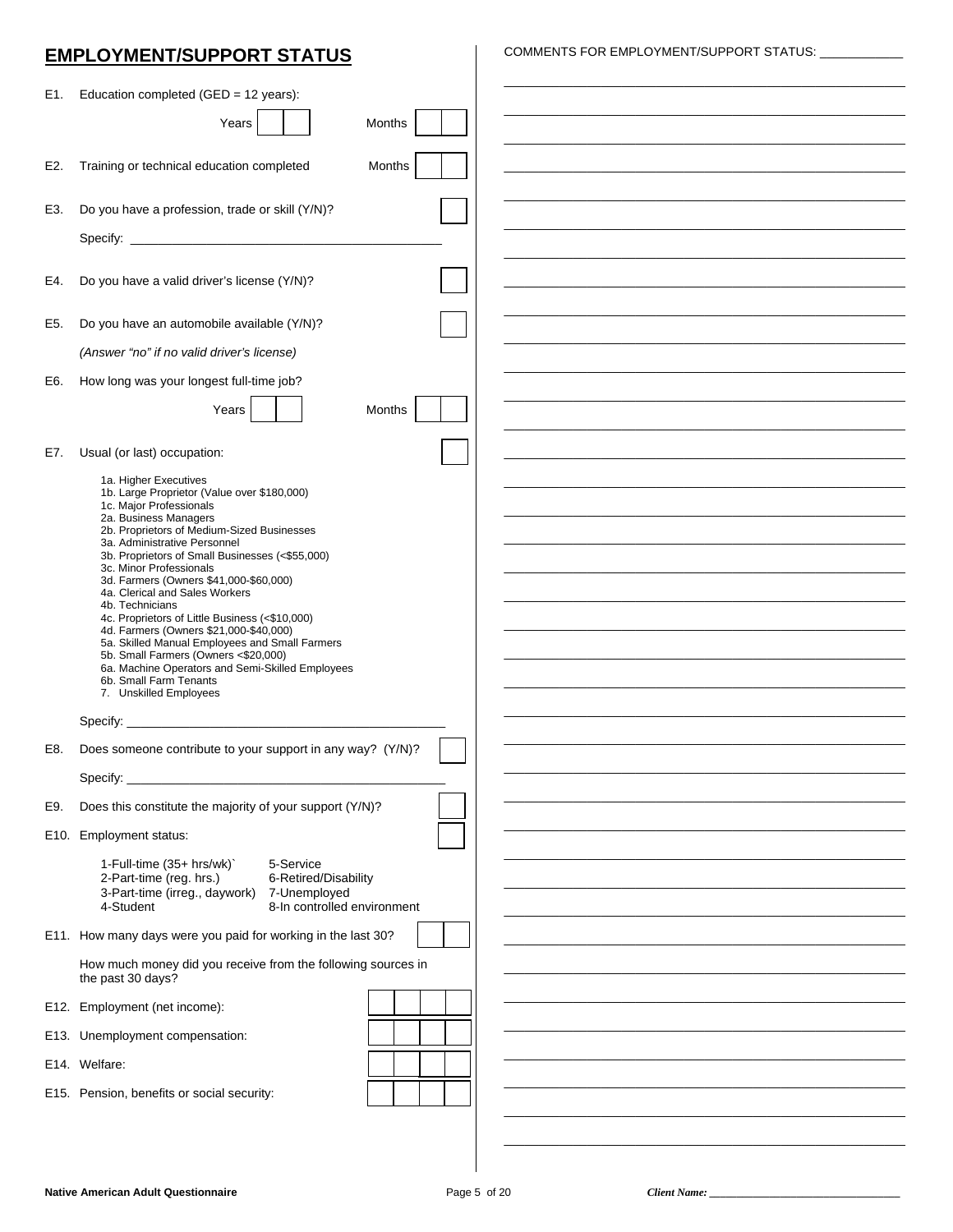|                                                                                                  | COMMENTS FOR EMPLOYMENT/SUPPORT STATUS: ___________ |
|--------------------------------------------------------------------------------------------------|-----------------------------------------------------|
| E16. Mate, family or friends:                                                                    |                                                     |
| E17. Illegal                                                                                     |                                                     |
| \$<br>E51. What was your gross income last year?                                                 |                                                     |
| E18. How many people depend on you for the majority<br>of their food, shelter, etc.?             |                                                     |
| E19. How many days have you experienced employment<br>problems in the past 30?                   |                                                     |
| ASK THE CLIENT TO USE THIS SCALE TO RATE THE NEXT<br>TWO QUESTIONS:                              |                                                     |
| 3-CONSIDERABLY<br>0-NOT AT ALL<br>1-SLIGHTLY<br>4-EXTREMELY<br>2-MODERATELY                      |                                                     |
| E20. How troubled or bothered have you been by these employment<br>problems in the past 30 days? |                                                     |
| E21. How important to you now is counseling for these<br>employment problems?                    |                                                     |
| THE QUESTIONS BELOW ARE TO BE ANSWERED BY THE<br><b>INTERVIEWER ONLY</b>                         |                                                     |
|                                                                                                  |                                                     |
| <b>INTERVIEWER SEVERITY RATING</b>                                                               |                                                     |
| E22. How would you rate the patient's need for employment<br>counseling (0-9)?                   |                                                     |
| 0-None necessary to 9-Treatment needed to intervene in life-<br>threatening situation            |                                                     |
| <b>CONFIDENCE RATINGS</b>                                                                        |                                                     |
| Is the Employment/Support Status information significantly<br>distorted by:                      |                                                     |
| E23. Patient's misrepresentation (Y/N)?                                                          |                                                     |
| E24. Patient's inability to understand (Y/N)?                                                    |                                                     |
|                                                                                                  |                                                     |
|                                                                                                  |                                                     |
|                                                                                                  |                                                     |
|                                                                                                  |                                                     |
|                                                                                                  |                                                     |
|                                                                                                  |                                                     |
|                                                                                                  |                                                     |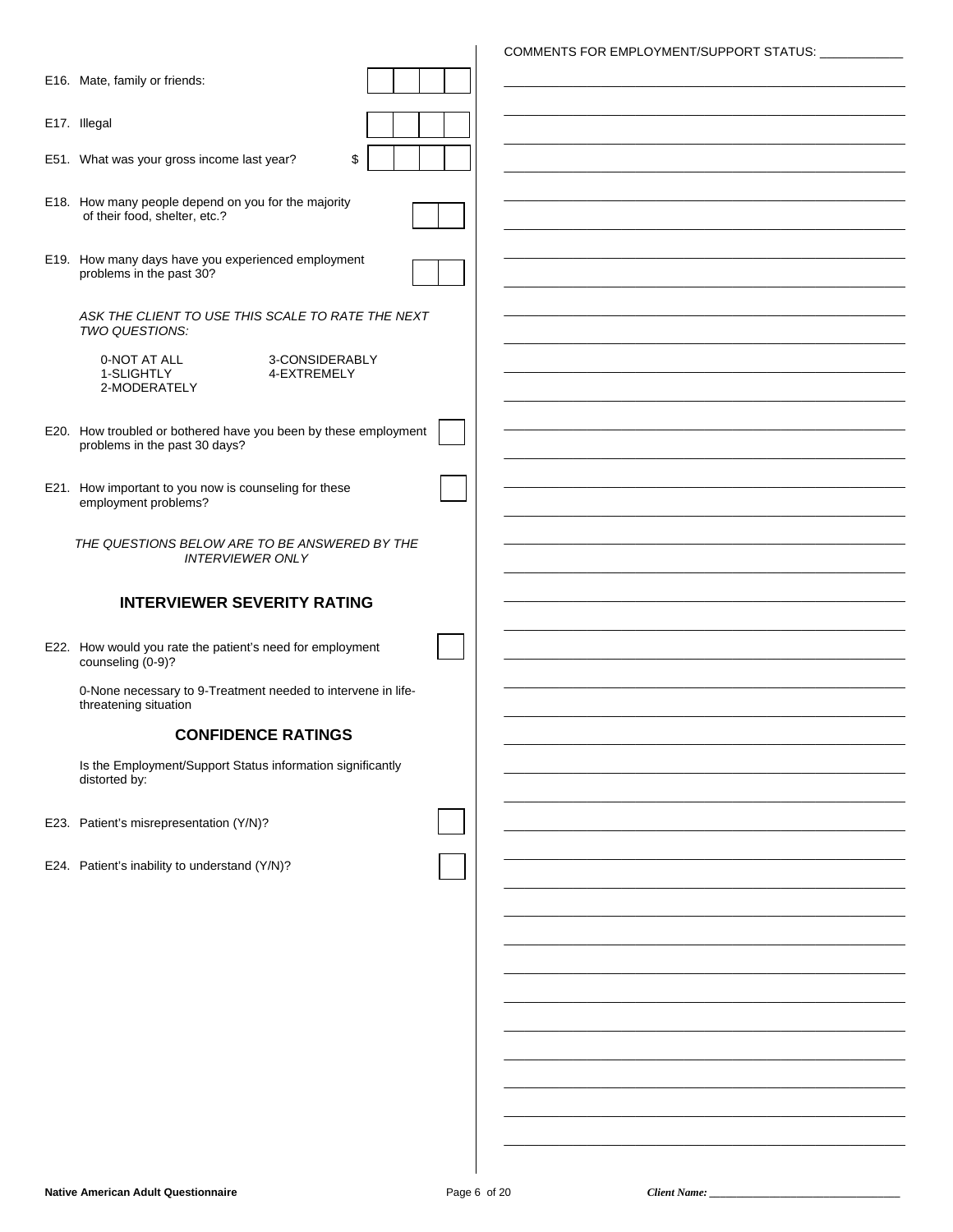|                  | <b>DRUG/ALCOHOL USE</b>                           |                               |                   | COMMENTS FOR DRUG/ALCOHOL AREA: |
|------------------|---------------------------------------------------|-------------------------------|-------------------|---------------------------------|
|                  | D51. What age did you first try alcohol or drugs? |                               |                   |                                 |
|                  |                                                   |                               |                   |                                 |
|                  |                                                   | # Days<br>Past 30<br>Lifetime | Route of<br>Admin |                                 |
| D1.              | Alcohol (any use at all)                          |                               |                   |                                 |
| D <sub>2</sub> . | Alcohol (to intoxication)                         |                               |                   |                                 |
| D <sub>3</sub> . | Heroin                                            |                               |                   |                                 |
| D4.              | Methadone                                         |                               |                   |                                 |
| D <sub>5</sub> . | Other opiates/analgesics                          |                               |                   |                                 |
| D6.              | <b>Barbiturates</b>                               |                               |                   |                                 |
|                  |                                                   |                               |                   |                                 |
| D7.              | Other sedatives/hypnotics/<br>tranquilizers       |                               |                   |                                 |
| D8.              | Cocaine                                           |                               |                   |                                 |
| D9.              | Amphetamines                                      |                               |                   |                                 |
|                  | D10. Cannabis                                     |                               |                   |                                 |
|                  | D11. Hallucinogens                                |                               |                   |                                 |

| 1-Oral<br>2-Nasal<br>3-Smoking | 4-Non-IV in<br>5-IV injectio |
|--------------------------------|------------------------------|
|                                |                              |

**Route of Administration** 

 $4-Nr$  $N$  ir njection  $\overline{on}$ 

- D53. Have you ever used a needle to administer any of these drugs (Y/N)?
- D54. Are you an I.V. drug user (Y/N)?

D12. Inhalants

D13. More than 1 substance

per day (including alcohol)

D14. According to the interviewer, which substance(s) are the major problem (00-16)?

| When not clear, ask patient. |           |
|------------------------------|-----------|
| 00-No problem                | 08-Cocai  |
| 01-Alcohol                   | 09-Amph   |
| 02-Alcohol to intox.         | 10-Canna  |
| 03-Heroin                    | 11-Halluc |
| 04-Methadone                 | 12-Inhala |
| 05-Opiates/analgesics        | 15-Alcoh  |
| 06-Barbiturates              | 16-More   |
| 07-Other sed/hyp/trang       |           |
|                              |           |

ne etamines abis cinogens ants ol & one or more drugs than one drug

Client Name: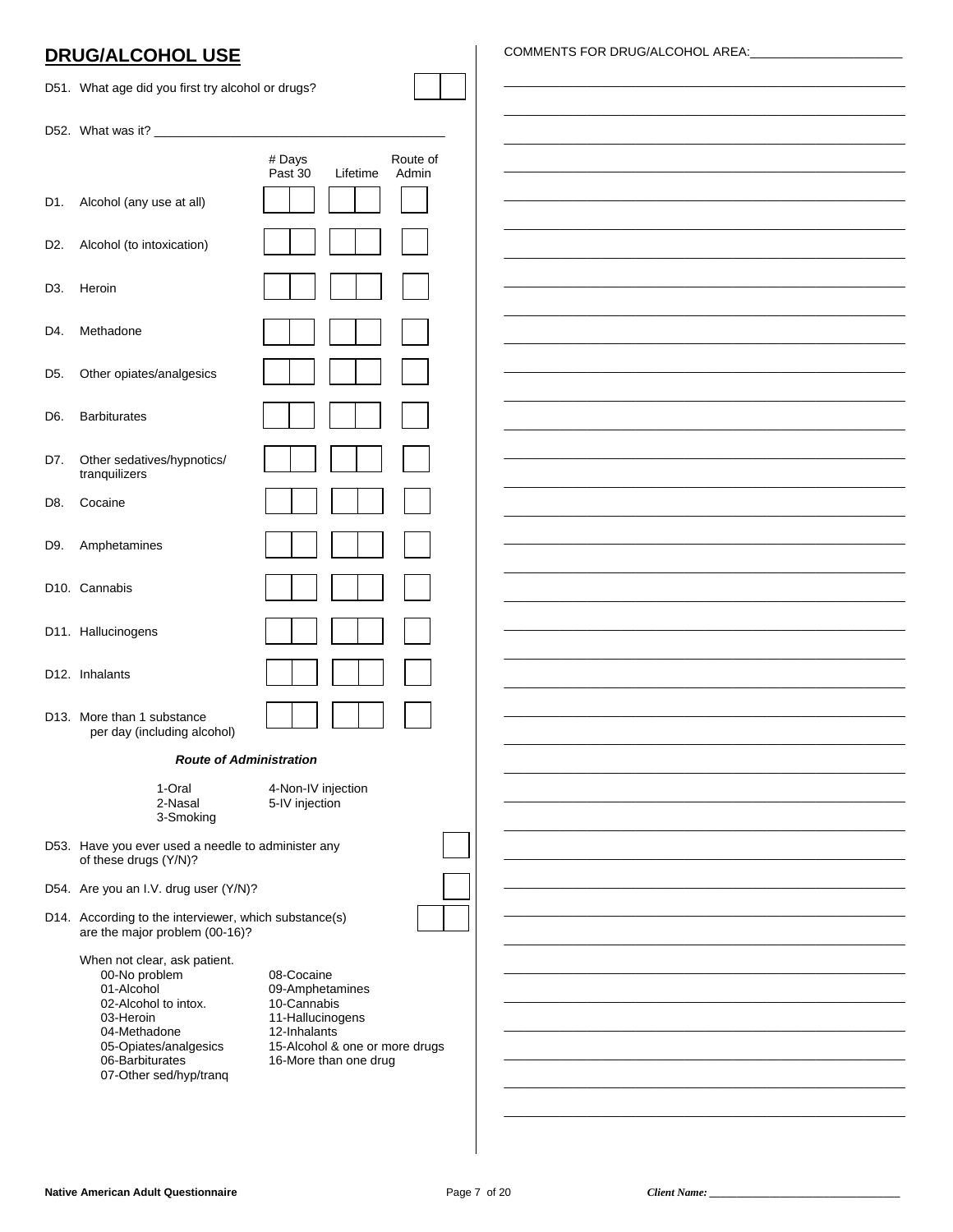|                                                                                                                                     |        |  |  | COMMENTS FOR DRUG/ALCOHOL AREA |
|-------------------------------------------------------------------------------------------------------------------------------------|--------|--|--|--------------------------------|
| D15. How long was your last period of voluntary abstinence from this<br>major substance (substance identified in D-17)?             |        |  |  |                                |
| (00-never abstinent)                                                                                                                | Months |  |  |                                |
|                                                                                                                                     |        |  |  |                                |
| D16. How many months ago did this abstinence end?<br>(00-never abstinent)                                                           |        |  |  |                                |
| How many times have you:                                                                                                            |        |  |  |                                |
| D17. Had alcohol DTs?                                                                                                               |        |  |  |                                |
| D18. Overdosed on drugs?                                                                                                            |        |  |  |                                |
| How many times in your life have you been treated for:                                                                              |        |  |  |                                |
| D19. Alcohol abuse?                                                                                                                 |        |  |  |                                |
| D20. Drug abuse?                                                                                                                    |        |  |  |                                |
| How many of these were for detox only:                                                                                              |        |  |  |                                |
| D21. Alcohol?                                                                                                                       |        |  |  |                                |
| D22. Drug?                                                                                                                          |        |  |  |                                |
|                                                                                                                                     |        |  |  |                                |
| D55. How long ago were you last in treatment?                                                                                       | Years  |  |  |                                |
|                                                                                                                                     | Months |  |  |                                |
|                                                                                                                                     |        |  |  |                                |
|                                                                                                                                     |        |  |  |                                |
| D58. Type of treatment:                                                                                                             |        |  |  |                                |
| 1-Inpatient<br>2-Outpatient                                                                                                         |        |  |  |                                |
| D59. How long did it last?                                                                                                          | Days   |  |  |                                |
|                                                                                                                                     |        |  |  |                                |
| D60. Did you complete it successfully (Y/N)?                                                                                        |        |  |  |                                |
| D61. Have you been evaluated for alcohol or drugs before                                                                            |        |  |  |                                |
| today (Y/N)?                                                                                                                        |        |  |  |                                |
| D62. Where:                                                                                                                         |        |  |  |                                |
| When:                                                                                                                               |        |  |  |                                |
| How much money would you say you spent during the past 30                                                                           |        |  |  |                                |
| days on:                                                                                                                            |        |  |  |                                |
| D23. Alcohol?<br>\$                                                                                                                 |        |  |  |                                |
| D24. Drugs?<br>\$                                                                                                                   |        |  |  |                                |
|                                                                                                                                     |        |  |  |                                |
| D25. How many days have you been treated in an outpatient<br>setting for alcohol or drugs in the past 30 days<br>(include NA & AA)? |        |  |  |                                |
| How many days in the past 30 days have you experienced:                                                                             |        |  |  |                                |
| D26. Alcohol problems                                                                                                               |        |  |  |                                |
|                                                                                                                                     |        |  |  |                                |
| D27. Drug problems?                                                                                                                 |        |  |  |                                |
|                                                                                                                                     |        |  |  |                                |
|                                                                                                                                     |        |  |  |                                |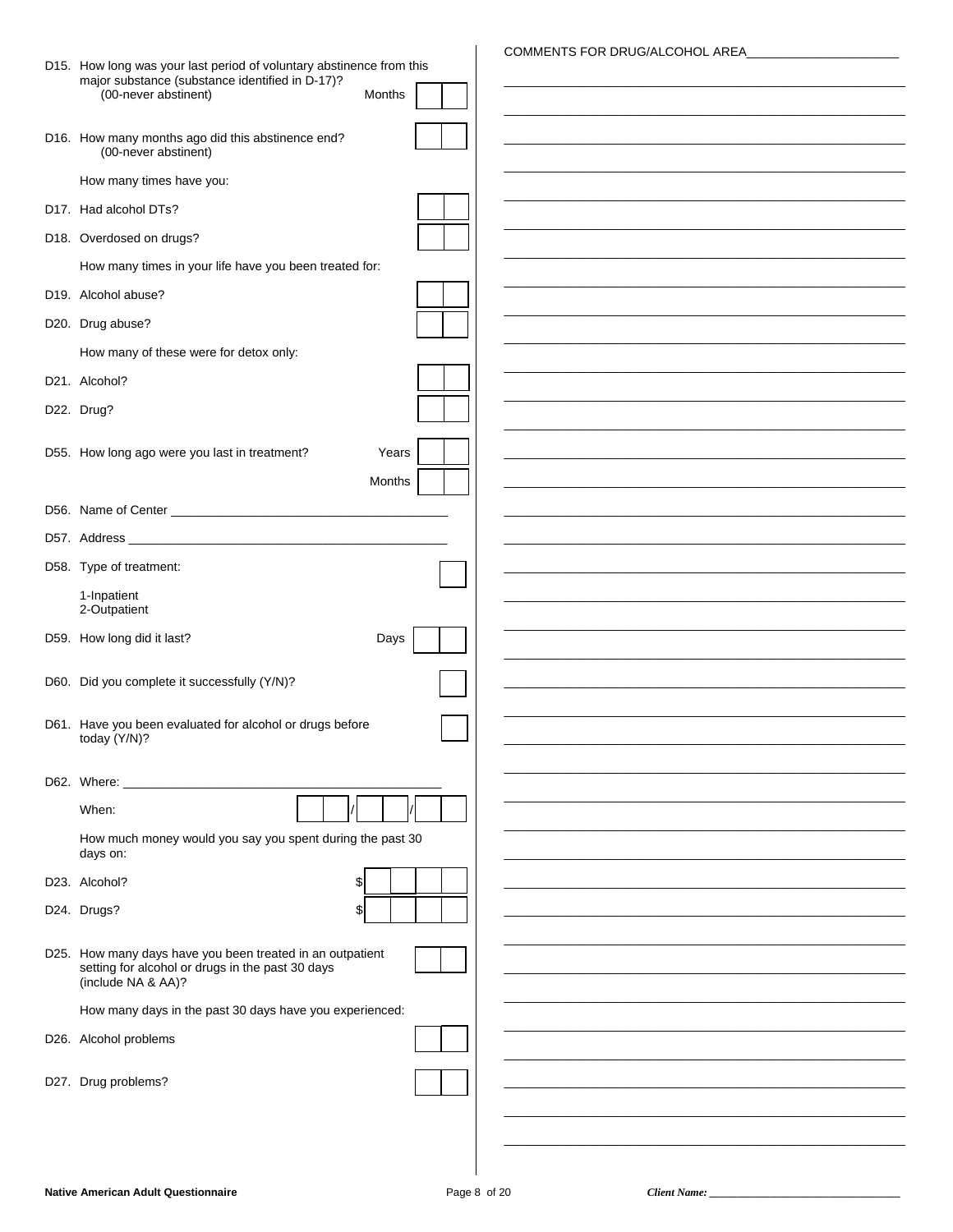How troubled or bothered have you been in the past 30 days by these:

COMMENTS FOR DRUG/ALCOHOL AREA:

| 0-Not at all<br>1-Slightly<br>2-Moderately                                            | 3-Considerably<br>4-Extremely |  |  |  |
|---------------------------------------------------------------------------------------|-------------------------------|--|--|--|
| D28. Alcohol problems?                                                                |                               |  |  |  |
| D29. Drug problems?                                                                   |                               |  |  |  |
| How important to you now is treatment for these:                                      |                               |  |  |  |
| 0-Not at all                                                                          | 3-Considerably                |  |  |  |
| 1-Slightly<br>2-Moderately                                                            | 4-Extremely                   |  |  |  |
|                                                                                       |                               |  |  |  |
| D30. Alcohol problems?                                                                |                               |  |  |  |
| D31. Drug problems?                                                                   |                               |  |  |  |
| THE QUESTIONS BELOW ARE TO BE ANSWERED BY THE<br><b>INTERVIEWER ONLY</b>              |                               |  |  |  |
| <b>INTERVIEWER SEVERITY RATING</b>                                                    |                               |  |  |  |
| How would you rate the patient's need for treatment for (0-9):                        |                               |  |  |  |
| 0-None necessary to 9-Treatment needed to intervene in life-<br>threatening situation |                               |  |  |  |
| D32. Alcohol Problems?                                                                |                               |  |  |  |
| D33. Drug Problems?                                                                   |                               |  |  |  |
| <b>CONFIDENCE RATINGS</b>                                                             |                               |  |  |  |
| Is the DRUG/ALCOHOL STATUS information significantly                                  |                               |  |  |  |
| distorted by:<br>D34. Patient's misrepresentation (Y/N)?                              |                               |  |  |  |
| D35. Patient's inability to understand (Y/N)?                                         |                               |  |  |  |
|                                                                                       |                               |  |  |  |
|                                                                                       |                               |  |  |  |
|                                                                                       |                               |  |  |  |
|                                                                                       |                               |  |  |  |
|                                                                                       |                               |  |  |  |
|                                                                                       |                               |  |  |  |
|                                                                                       |                               |  |  |  |
|                                                                                       |                               |  |  |  |
|                                                                                       |                               |  |  |  |
|                                                                                       |                               |  |  |  |
|                                                                                       |                               |  |  |  |
|                                                                                       |                               |  |  |  |
|                                                                                       |                               |  |  |  |
|                                                                                       |                               |  |  |  |
|                                                                                       |                               |  |  |  |
|                                                                                       |                               |  |  |  |
|                                                                                       |                               |  |  |  |

Client Name: \_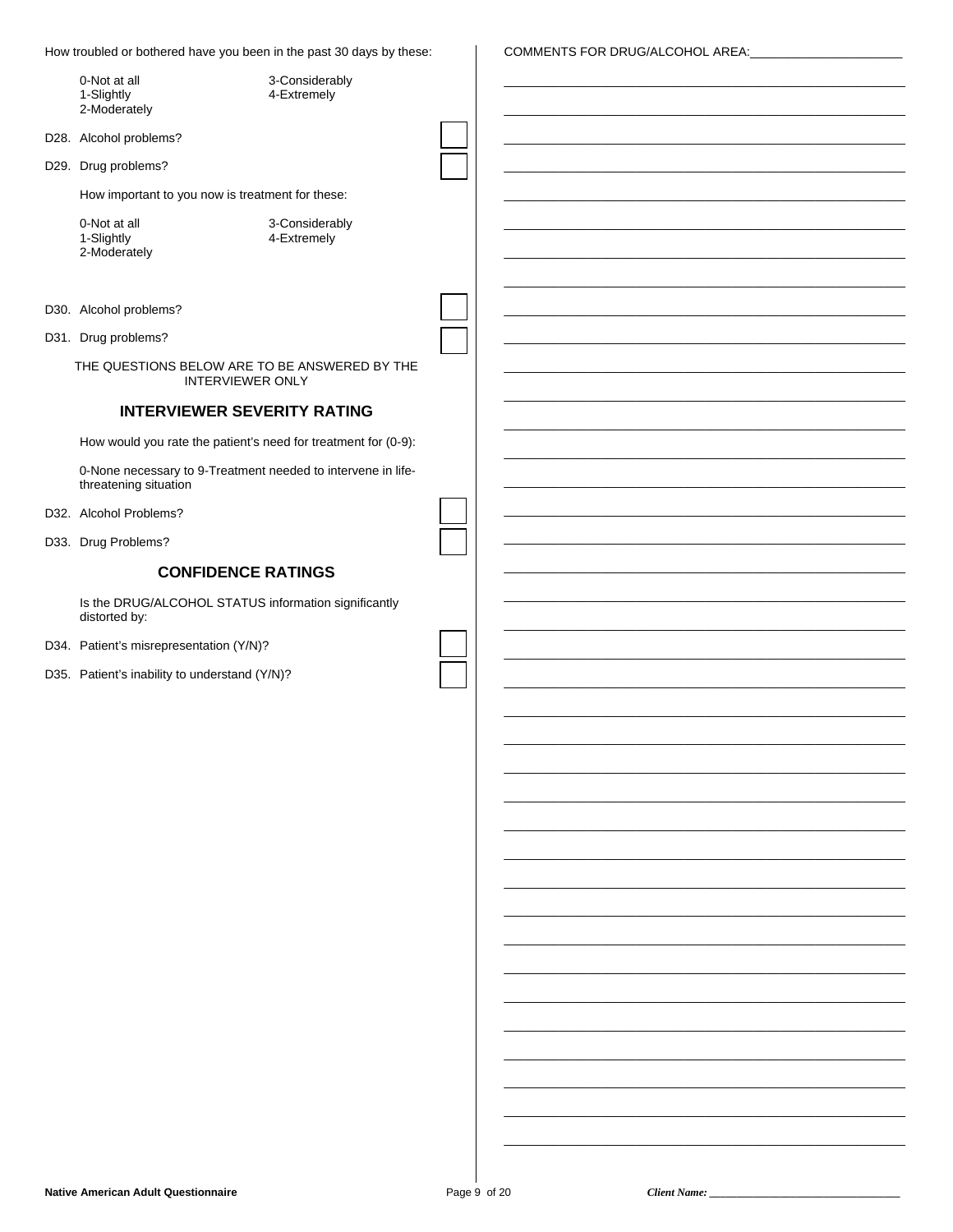## **LEGAL STATUS**

L1. Was this admission prompted or suggested by the criminal justice

system (judge, probation/parole officer, etc.) (Y/N)?

- L2. Are you on probation or parole?
	- 0-Neither 1-Probation 2-Parole

How many times in your life have you been arrested and charged

|                  | with the following?                                                                                                                  | Under the influence |  |
|------------------|--------------------------------------------------------------------------------------------------------------------------------------|---------------------|--|
|                  |                                                                                                                                      | at the time (Y/N)?  |  |
| L3.              | Shoplifting/vandalism                                                                                                                |                     |  |
| L4.              | Parole/probation violations?                                                                                                         |                     |  |
| L <sub>5</sub> . | Drug charges?                                                                                                                        |                     |  |
| L6.              | Forgery?                                                                                                                             |                     |  |
| L7.              | Weapons offense?                                                                                                                     |                     |  |
| L8.              | Burglary/larceny/B & E?                                                                                                              |                     |  |
| L9.              | Robbery?                                                                                                                             |                     |  |
|                  | L10. Assault?                                                                                                                        |                     |  |
|                  | L11. Arson?                                                                                                                          |                     |  |
|                  | L12. Rape/sex related crimes?                                                                                                        |                     |  |
|                  | L13. Homicide/manslaughter?                                                                                                          |                     |  |
|                  | L14. Prostitution?                                                                                                                   |                     |  |
|                  | L15. Contempt of court?                                                                                                              |                     |  |
|                  | L16. Other?                                                                                                                          |                     |  |
|                  | L17. How many of these charges resulted in convictions?                                                                              |                     |  |
|                  | How many times in your life have you been charged with the                                                                           |                     |  |
|                  | following:                                                                                                                           |                     |  |
|                  | L18. Disorderly conduct?                                                                                                             |                     |  |
|                  | Vagrancy?                                                                                                                            |                     |  |
|                  | Public intoxication?                                                                                                                 |                     |  |
|                  | L19. Driving while intoxicated?                                                                                                      |                     |  |
|                  | L20. Major driving violations?                                                                                                       |                     |  |
|                  | L51. MIP (minor in possession)?                                                                                                      |                     |  |
|                  | L21. How many month(s) were you incarcerated in your life?                                                                           |                     |  |
|                  | L22. How long was your last incarceration?<br>Months                                                                                 |                     |  |
|                  | L23. What was it for?                                                                                                                |                     |  |
|                  | 03-Shoplifting/vandalism/theft<br>12-Rape/sex related crimes                                                                         |                     |  |
|                  | 04-Parole/probation violation<br>13-Homicide/manslaughter<br>05-Drug charges<br>14-Prostitution                                      |                     |  |
|                  | 06-Forgery<br>15-Contempt of court<br>07-Weapons offense<br>16-Other<br>08-Burglary/larceny/B & E<br>18-Disorderly conduct, vagrancy |                     |  |
|                  | 09-Robbery<br>19-Driving while intoxicated<br>10-Assault<br>20-Major driving violations                                              |                     |  |
|                  | 11-Arson                                                                                                                             |                     |  |

#### COMMENTS FOR LEGAL AREA:

\_\_\_\_\_\_\_\_\_\_\_\_\_\_\_\_\_\_\_\_\_\_\_\_\_\_\_\_\_\_\_\_\_\_\_\_\_\_\_\_\_\_\_\_\_\_\_\_\_\_\_\_\_\_\_\_\_\_ \_\_\_\_\_\_\_\_\_\_\_\_\_\_\_\_\_\_\_\_\_\_\_\_\_\_\_\_\_\_\_\_\_\_\_\_\_\_\_\_\_\_\_\_\_\_\_\_\_\_\_\_\_\_\_\_\_\_ \_\_\_\_\_\_\_\_\_\_\_\_\_\_\_\_\_\_\_\_\_\_\_\_\_\_\_\_\_\_\_\_\_\_\_\_\_\_\_\_\_\_\_\_\_\_\_\_\_\_\_\_\_\_\_\_\_\_ \_\_\_\_\_\_\_\_\_\_\_\_\_\_\_\_\_\_\_\_\_\_\_\_\_\_\_\_\_\_\_\_\_\_\_\_\_\_\_\_\_\_\_\_\_\_\_\_\_\_\_\_\_\_\_\_\_\_ \_\_\_\_\_\_\_\_\_\_\_\_\_\_\_\_\_\_\_\_\_\_\_\_\_\_\_\_\_\_\_\_\_\_\_\_\_\_\_\_\_\_\_\_\_\_\_\_\_\_\_\_\_\_\_\_\_\_ \_\_\_\_\_\_\_\_\_\_\_\_\_\_\_\_\_\_\_\_\_\_\_\_\_\_\_\_\_\_\_\_\_\_\_\_\_\_\_\_\_\_\_\_\_\_\_\_\_\_\_\_\_\_\_\_\_\_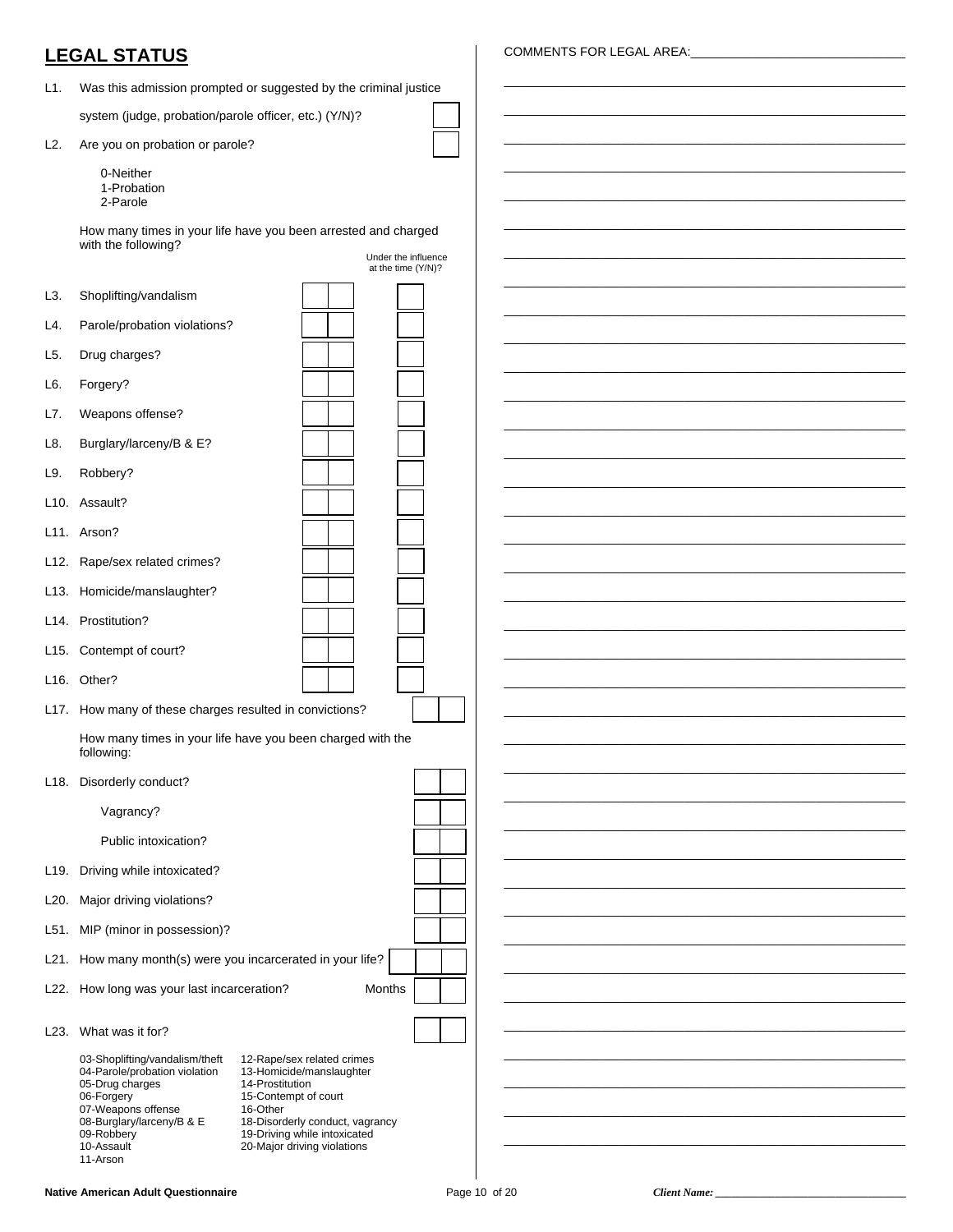| L24. Are you presently awaiting charges, trial or sentencing (Y/N)?                     |  |
|-----------------------------------------------------------------------------------------|--|
|                                                                                         |  |
|                                                                                         |  |
| L26. How many days in the past 30 were you detained                                     |  |
| or incarcerated?                                                                        |  |
|                                                                                         |  |
| L27. How many days in the past 30 have you engaged in<br>illegal activities for profit? |  |
| L28. How serious do you feel your present legal problems are?                           |  |
| (exclude civil problems)                                                                |  |
| 0-Not at all<br>3-Considerably                                                          |  |
| 1-Slightly<br>4-Extremely                                                               |  |
| 2-Moderately                                                                            |  |
| L29. How important to you now is counseling or referral for                             |  |
| these legal problems?                                                                   |  |
| 3-Considerably<br>0-Not at all<br>1-Slightly<br>4-Extremely                             |  |
| 2-Moderately                                                                            |  |
|                                                                                         |  |
| THE QUESTIONS BELOW ARE BE ANSWERED BY THE<br><b>INTERVIEWER ONLY</b>                   |  |
|                                                                                         |  |
| <b>INTERVIEWER SEVERITY RATING</b>                                                      |  |
| L30. How would you rate the patient's need for legal services or                        |  |
| counseling (0-9)?                                                                       |  |
| 0-None necessary to 9-Treatment to intervene in                                         |  |
| life-threatening situation.                                                             |  |
|                                                                                         |  |
| <b>CONFIDENCE RATINGS</b>                                                               |  |
|                                                                                         |  |
| Is the LEGAL STATUS information significantly distorted by:                             |  |
| L31. Patient's misrepresentation (Y/N)?                                                 |  |
| L32. Patient's inability to understand (Y/N)?                                           |  |
|                                                                                         |  |
|                                                                                         |  |
|                                                                                         |  |
|                                                                                         |  |
|                                                                                         |  |
|                                                                                         |  |
|                                                                                         |  |
|                                                                                         |  |
|                                                                                         |  |
|                                                                                         |  |
|                                                                                         |  |
|                                                                                         |  |
|                                                                                         |  |
|                                                                                         |  |
|                                                                                         |  |
|                                                                                         |  |
|                                                                                         |  |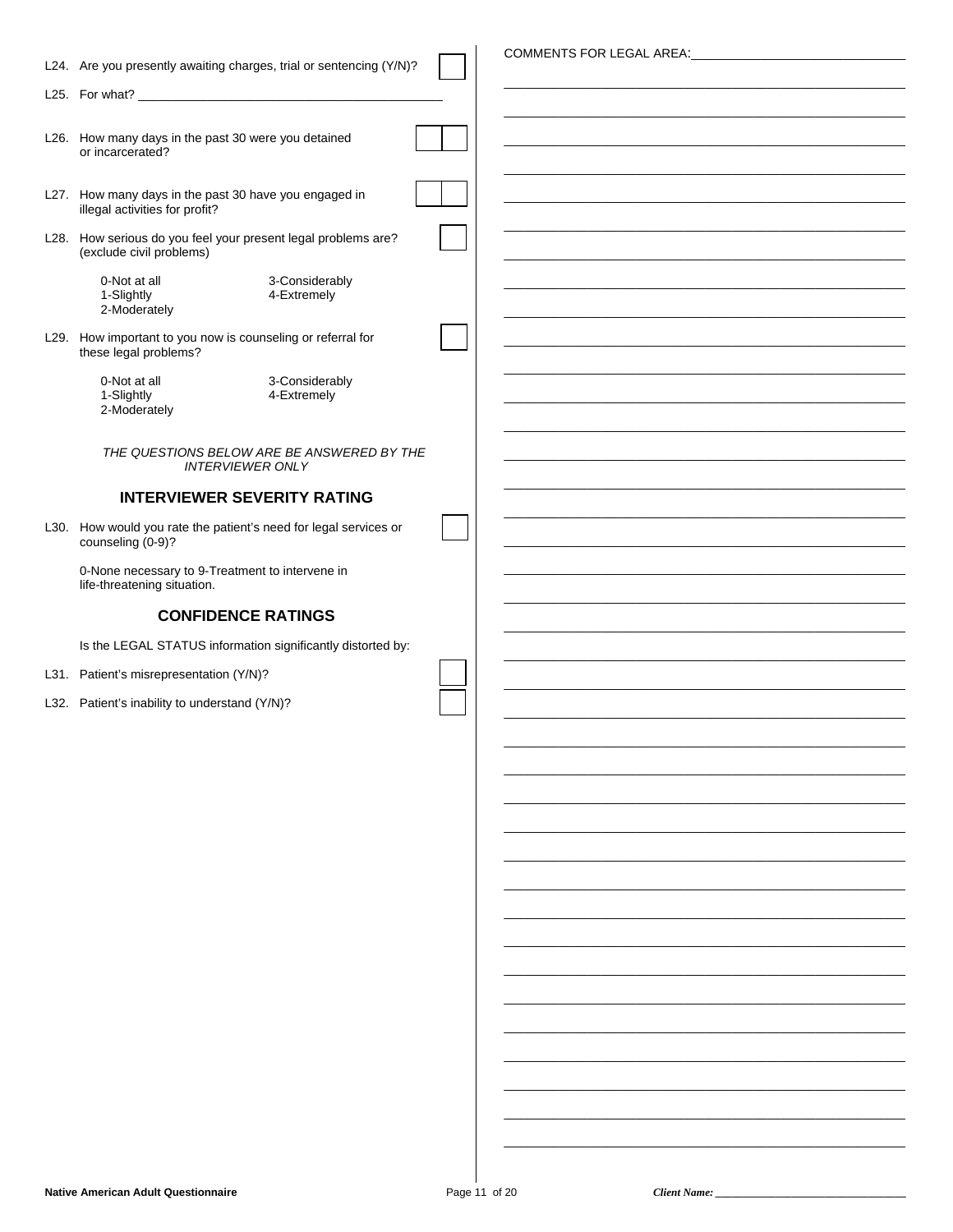## **FAMILY HISTORY**

Have any of your relatives had what you would call a significant drinking, drug use or psychological problem – one that did or should have led to treatment?

|                                 | Y-Yes                                                                   | N-No | X-Not applicable                                                                                                                 | Z-Not answered |                |
|---------------------------------|-------------------------------------------------------------------------|------|----------------------------------------------------------------------------------------------------------------------------------|----------------|----------------|
|                                 | Mother's Side                                                           |      | Alcohol                                                                                                                          | Drug           | Psychological  |
| H1.<br>H2.<br>H3.<br>H4.<br>H5. | Grandmother<br>Grandfather<br>Mother<br>Aunt<br>Uncle                   |      |                                                                                                                                  |                |                |
|                                 | <b>Father's Side</b>                                                    |      | Alcohol                                                                                                                          | Drugs          | Psychological  |
| H6.<br>H7.<br>H8.<br>H9         | Grandmother<br>Grandfather<br>Father<br>Aunt<br>H <sub>10</sub> . Uncle |      |                                                                                                                                  |                |                |
|                                 | How many siblings do you have?                                          |      |                                                                                                                                  |                |                |
|                                 | H53. Brothers:                                                          |      |                                                                                                                                  |                |                |
|                                 | H54. Sisters:                                                           |      |                                                                                                                                  |                |                |
|                                 | should have led to treatment?                                           |      | Have any of your siblings had what you would call a significant<br>drinking, drug use or psychological problem - one that did or |                |                |
|                                 | Y-Yes                                                                   | N-No | X-Not applicable                                                                                                                 |                | Z-Not answered |
|                                 |                                                                         |      | Alcohol                                                                                                                          | Drug           | Psychological  |
|                                 | H11. Brother #1<br>H51. Brother #2<br>H12. Sister #1<br>H52. Sister #2  |      |                                                                                                                                  |                |                |

COMMENTS FOR FAMILY HISTORY AREA:

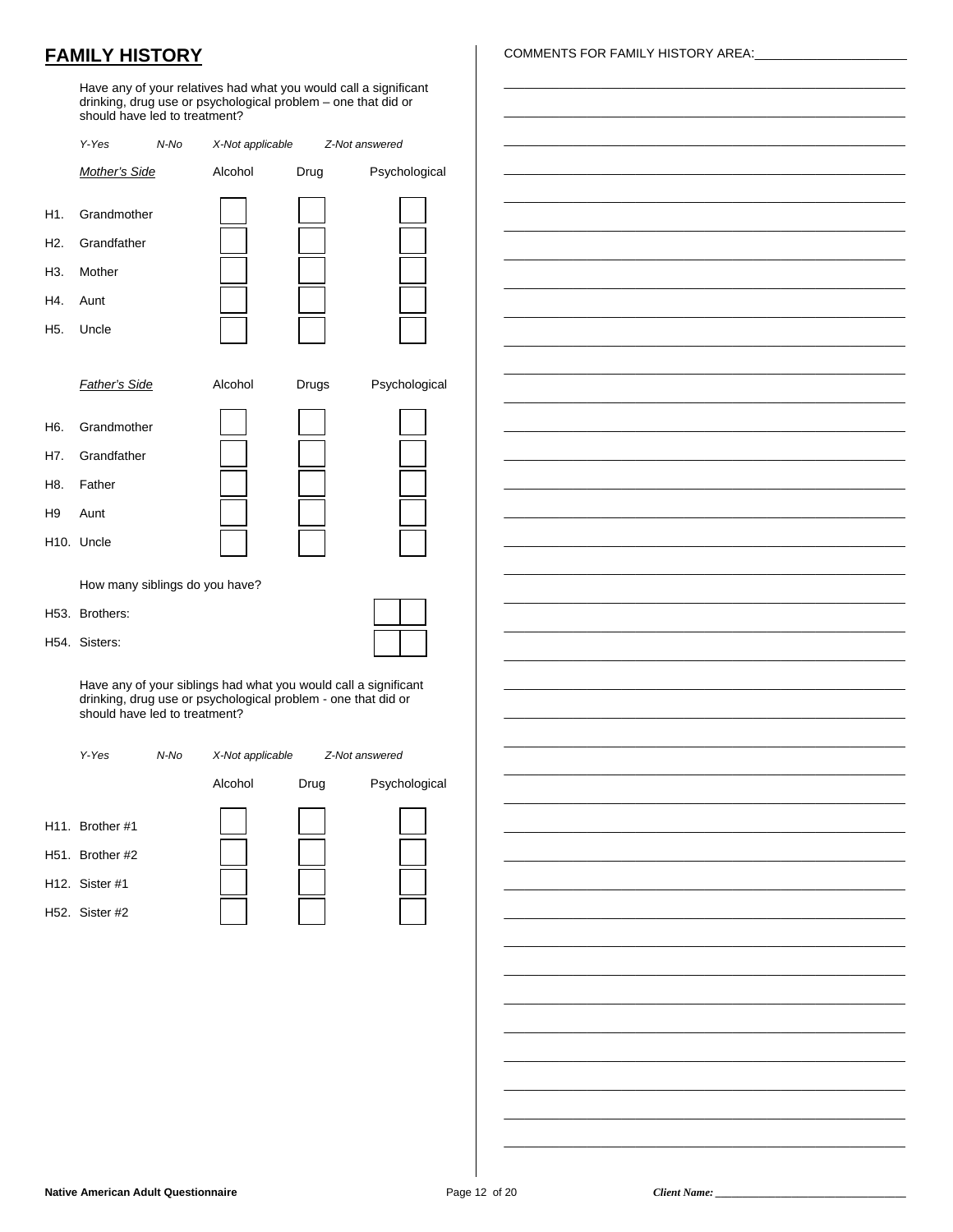|     | <b>FAMILY/SOCIAL RELATIONSHIPS</b>                                                          |                                               | COMMENTS FOR FAMILY/SOCIAL RELATIONSHIPS AREA: |  |
|-----|---------------------------------------------------------------------------------------------|-----------------------------------------------|------------------------------------------------|--|
| F1. | Marital Status::                                                                            |                                               |                                                |  |
|     | 1-Married<br>3-Widowed<br>5-Divorced                                                        | 2-Remarried<br>4-Separated<br>6-Never married |                                                |  |
| F2. | How long have you been in this marital status (If never<br>married, then since age 18)?     |                                               |                                                |  |
|     |                                                                                             | Years<br>Months                               |                                                |  |
| F3. | Are you satisfied with this situation (0-2)?                                                |                                               |                                                |  |
|     | 0-No<br>1-Indifferent<br>2-Yes                                                              |                                               |                                                |  |
|     | F51. How many children do you have?                                                         |                                               |                                                |  |
| F4. | Usual living arrangements for the past three years:                                         |                                               |                                                |  |
|     | 1-With sexual partner and children<br>2-With sexual partner alone                           |                                               |                                                |  |
|     | 3-With children alone<br>4-With parents                                                     |                                               |                                                |  |
|     | 5-With family<br>6-With friends                                                             |                                               |                                                |  |
|     | 7-Alone<br>8-Controlled environment                                                         |                                               |                                                |  |
|     | 9-No stable arrangements                                                                    |                                               |                                                |  |
| F5. | How long have you lived in these arrangements<br>(If with family or parents, since age 18)? |                                               |                                                |  |
|     |                                                                                             | Months<br>Years                               |                                                |  |
|     |                                                                                             |                                               |                                                |  |
| F6. | Are you satisfied with these arrangements?<br>$0-NO$                                        |                                               |                                                |  |
|     | 1-Indifferent<br>2-Yes                                                                      |                                               |                                                |  |
|     | Do you live with anyone who:                                                                |                                               |                                                |  |
| F7. | Has a current alcohol problem (Y/N)?                                                        |                                               |                                                |  |
| F8. | Uses non-prescribed drugs (Y/N)?                                                            |                                               |                                                |  |
|     | F51. What do you consider to be your first language? ________                               |                                               |                                                |  |
|     | F52. Do you speak and understand your native language (Y/N)?                                |                                               |                                                |  |
|     | Understand:                                                                                 |                                               |                                                |  |
|     | Speak:                                                                                      |                                               |                                                |  |
|     |                                                                                             |                                               |                                                |  |
|     |                                                                                             |                                               |                                                |  |
|     | F54. Have you been given your Indian name?                                                  |                                               |                                                |  |
|     |                                                                                             |                                               |                                                |  |
|     |                                                                                             |                                               |                                                |  |
|     |                                                                                             |                                               |                                                |  |
|     | F56. Who gave you your name?                                                                |                                               |                                                |  |
|     | F57. Were you raised on the reservation (Y/N)?                                              |                                               |                                                |  |
|     |                                                                                             |                                               |                                                |  |

Client Name: \_\_\_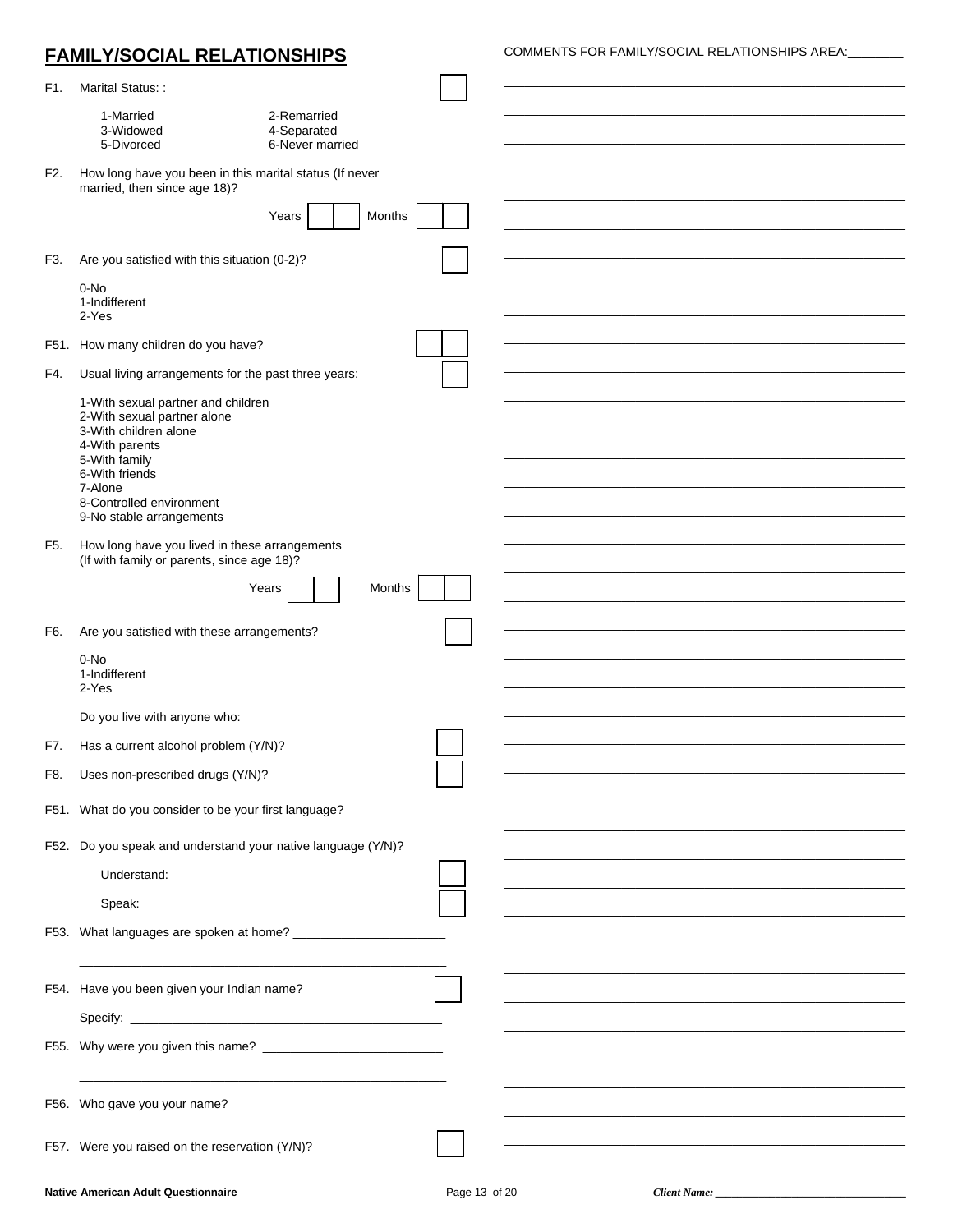| F58. Has this been a positive experience for you (Y/N)?<br>COMMENTS FOR FAMILY/SOCIAL RELATIONSHIPS AREA: ______<br>F59. Did you or a family member attend a boarding school (Y/N)?<br>F60. Was this a positive experience for you (Y/N)?<br>With whom do you spend most of your free time?<br>F9.<br>1-Family |  |
|----------------------------------------------------------------------------------------------------------------------------------------------------------------------------------------------------------------------------------------------------------------------------------------------------------------|--|
|                                                                                                                                                                                                                                                                                                                |  |
|                                                                                                                                                                                                                                                                                                                |  |
|                                                                                                                                                                                                                                                                                                                |  |
|                                                                                                                                                                                                                                                                                                                |  |
|                                                                                                                                                                                                                                                                                                                |  |
|                                                                                                                                                                                                                                                                                                                |  |
| 2-Friends<br>3-Alone                                                                                                                                                                                                                                                                                           |  |
|                                                                                                                                                                                                                                                                                                                |  |
| F10. Are you satisfied spending your free time this way?                                                                                                                                                                                                                                                       |  |
| 0-No<br>1-Indifferent<br>3-Yes                                                                                                                                                                                                                                                                                 |  |
| F11. How many close friends do you have?                                                                                                                                                                                                                                                                       |  |
| Would you say you have had close, reciprocal relationships                                                                                                                                                                                                                                                     |  |
| with any of the following people in your life?                                                                                                                                                                                                                                                                 |  |
| Y-Yes<br>N-No<br>X-Not applicable<br>Z-Not answered                                                                                                                                                                                                                                                            |  |
| F12. Mother                                                                                                                                                                                                                                                                                                    |  |
| F13. Father                                                                                                                                                                                                                                                                                                    |  |
| F14. Brothers/Sisters                                                                                                                                                                                                                                                                                          |  |
| F15. Sexual partner/Spouse                                                                                                                                                                                                                                                                                     |  |
| F16. Children                                                                                                                                                                                                                                                                                                  |  |
| F17. Friends                                                                                                                                                                                                                                                                                                   |  |
| Have you had significant periods in which you have experienced<br>serious problems getting along with:                                                                                                                                                                                                         |  |
| Y-Yes<br>N-No<br>X-Not applicable<br>Z-Not answered                                                                                                                                                                                                                                                            |  |
| Past 30 In Your Affected by                                                                                                                                                                                                                                                                                    |  |
| Life<br>Alcohol or<br>Days<br>Drugs                                                                                                                                                                                                                                                                            |  |
| F18. Mother                                                                                                                                                                                                                                                                                                    |  |
| F <sub>19</sub> . Father                                                                                                                                                                                                                                                                                       |  |
| F20. Brothers/Sisters                                                                                                                                                                                                                                                                                          |  |
|                                                                                                                                                                                                                                                                                                                |  |
| F21. Sexual partner/Spouse                                                                                                                                                                                                                                                                                     |  |
| F22. Children                                                                                                                                                                                                                                                                                                  |  |
| F23. *Other significant family                                                                                                                                                                                                                                                                                 |  |
| F24. Close friends                                                                                                                                                                                                                                                                                             |  |
| F25. Neighbors                                                                                                                                                                                                                                                                                                 |  |
| F26. Co-workers                                                                                                                                                                                                                                                                                                |  |
|                                                                                                                                                                                                                                                                                                                |  |
|                                                                                                                                                                                                                                                                                                                |  |
|                                                                                                                                                                                                                                                                                                                |  |
|                                                                                                                                                                                                                                                                                                                |  |
|                                                                                                                                                                                                                                                                                                                |  |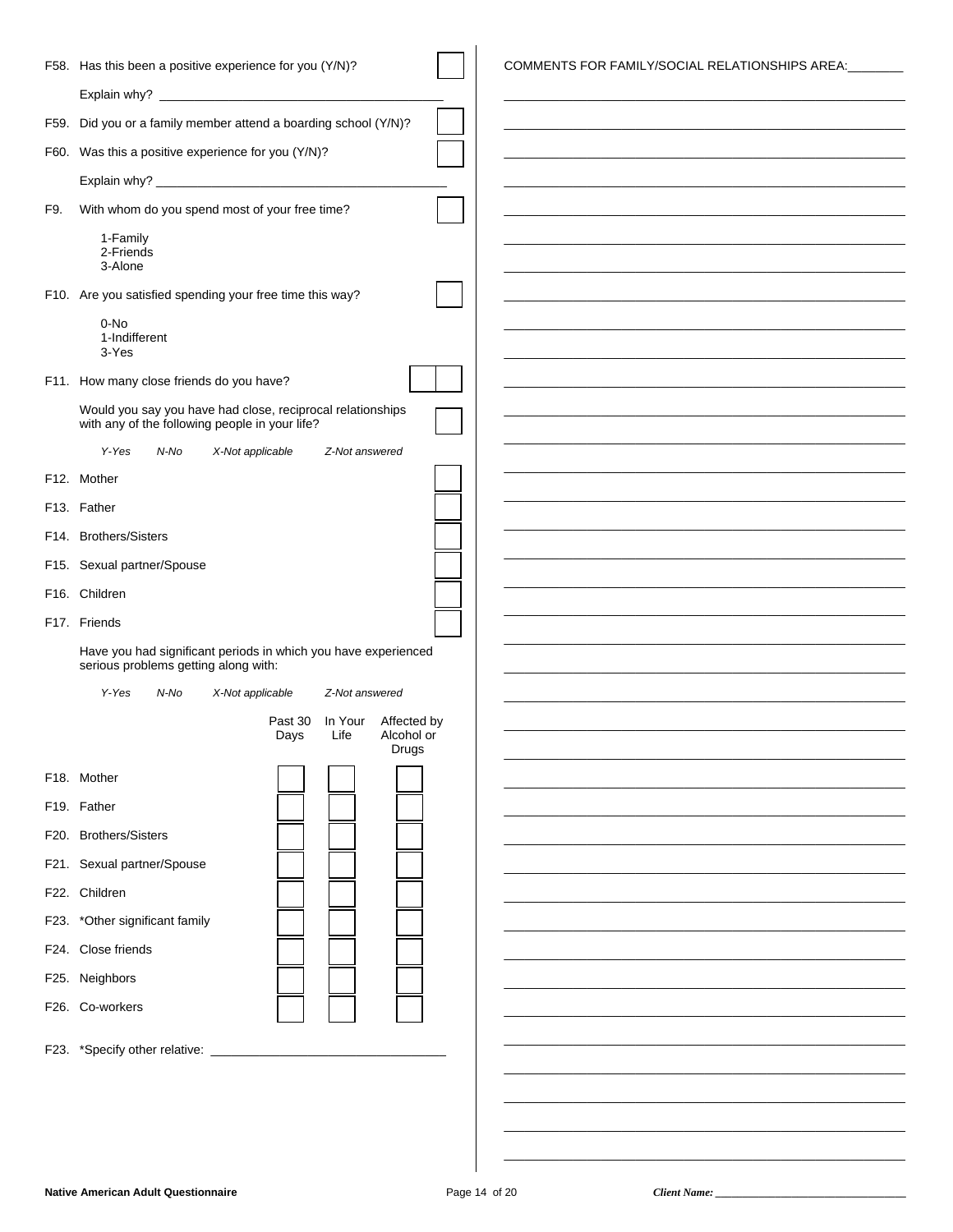| Did any of these people abuse you:                                                                                                                                                                                                                       |              |                                                |
|----------------------------------------------------------------------------------------------------------------------------------------------------------------------------------------------------------------------------------------------------------|--------------|------------------------------------------------|
| 24-Close friends<br>00-None<br>25-Neighbors<br>18-Mother<br>19-Father<br>26-Co-Workers<br>20-Brother/Sister<br>27-Yes, but does not know or<br>chooses not to identify the person<br>21-Sexual partner<br>22-Children<br>23-Other family<br>Past 30 Days | In Your Life | COMMENTS FOR FAMILY/SOCIAL RELATIONSHIPS AREA: |
| F27. Emotionally (make you feel bad<br>through harsh words)?                                                                                                                                                                                             |              |                                                |
| F28. Physically (cause you physical harm)?                                                                                                                                                                                                               |              |                                                |
| F29. Sexually (force sexual advances<br>or sexual acts)?                                                                                                                                                                                                 |              |                                                |
| How many days in the past 30 have you had serious conflicts:                                                                                                                                                                                             |              |                                                |
| F30. With your family?                                                                                                                                                                                                                                   |              |                                                |
| F31. With other people (excluding family)?                                                                                                                                                                                                               |              |                                                |
| How troubled or bothered have you been in the past 30 days by<br>these:                                                                                                                                                                                  |              |                                                |
| 3-Considerably<br>0-Not at all<br>1-Slightly<br>4-Extremely<br>2-Moderately                                                                                                                                                                              |              |                                                |
| F32. Family problems?                                                                                                                                                                                                                                    |              |                                                |
| F33. Social problems?                                                                                                                                                                                                                                    |              |                                                |
| How important to you now is treatment or counseling for these:                                                                                                                                                                                           |              |                                                |
| 3-Considerably<br>0-Not at all<br>1-Slightly<br>4-Extremely<br>2-Moderately                                                                                                                                                                              |              |                                                |
| F34. Family problems?                                                                                                                                                                                                                                    |              |                                                |
| F35. Social problems?                                                                                                                                                                                                                                    |              |                                                |
| THE QUESTIONS BELOW ARE TO BE ANSWERED BY THE<br><b>INTERVIEWER ONLY</b>                                                                                                                                                                                 |              |                                                |
| <b>INTERVIEWER SEVERITY RATING</b>                                                                                                                                                                                                                       |              |                                                |
| F36. How would you rate the patient's need for<br>family and/or social counseling (0-9)?                                                                                                                                                                 |              |                                                |
| 0-None necessary to 9-Treatment needed to intervene<br>in life-threatening situation                                                                                                                                                                     |              |                                                |
| <b>CONFIDENCE RATINGS</b>                                                                                                                                                                                                                                |              |                                                |
| Is the FAMILY/SOCIAL RELATIONSHIPS information significantly<br>distorted by:                                                                                                                                                                            |              |                                                |
| F37. Patient's misrepresentation (Y/N)?                                                                                                                                                                                                                  |              |                                                |
| F38. Patient's inability to understand (Y/N)?                                                                                                                                                                                                            |              |                                                |
|                                                                                                                                                                                                                                                          |              |                                                |
|                                                                                                                                                                                                                                                          |              |                                                |
|                                                                                                                                                                                                                                                          |              |                                                |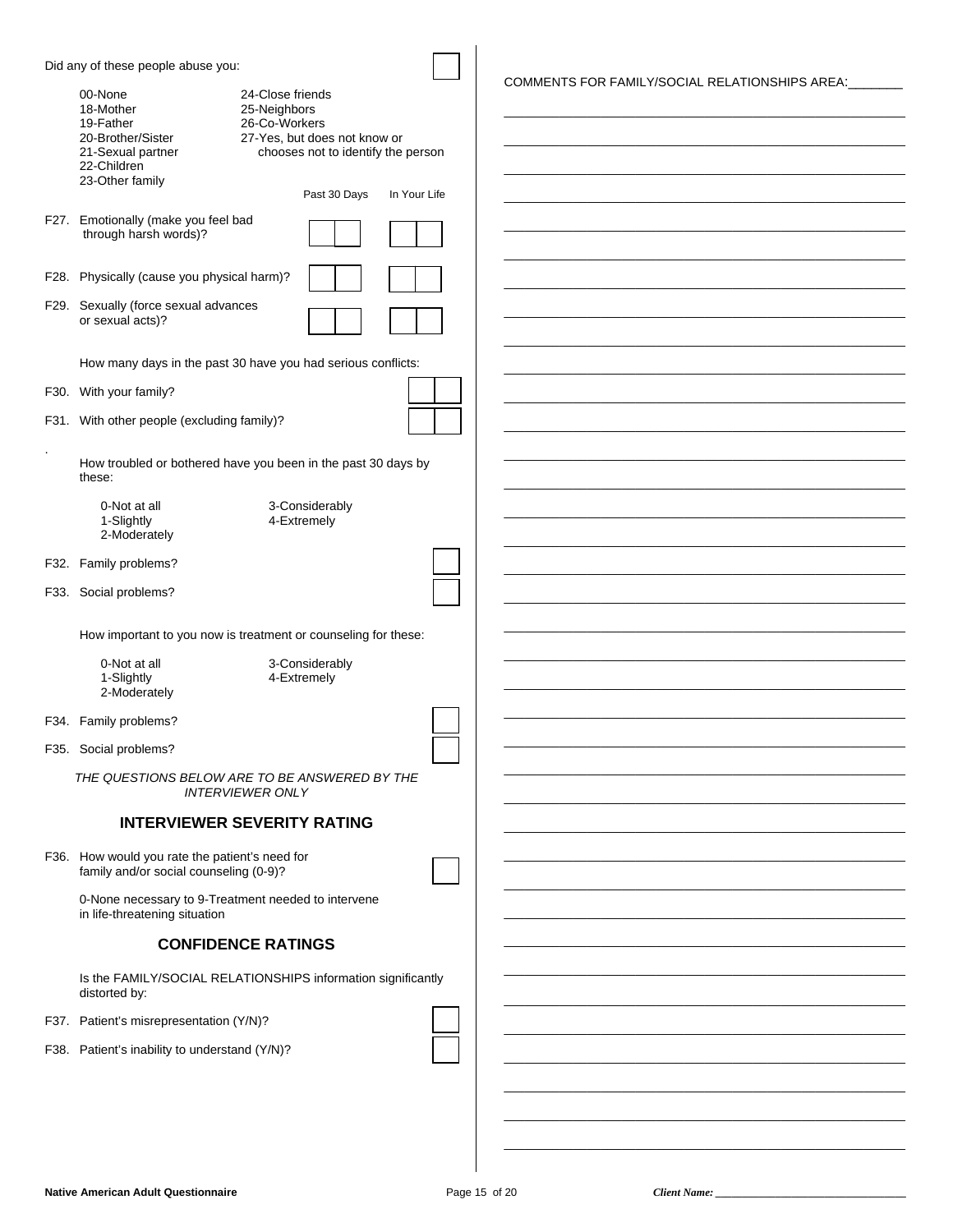## **PSYCHIATRIC STATUS**

| COMMENTS FOR PSYCHIATRIC STATUS |  |
|---------------------------------|--|
|---------------------------------|--|

| P1.            | How many times have you been treated for any psychological or<br>emotional problems:                                  |  |
|----------------|-----------------------------------------------------------------------------------------------------------------------|--|
|                | In a hospital or inpatient setting?                                                                                   |  |
|                | As an outpatient or private patient?                                                                                  |  |
| P <sub>2</sub> | Do you receive financial compensation for a psychiatric or                                                            |  |
|                | emotional disability (include pension, SSI, SSDI, etc.) (Y/N)?                                                        |  |
|                | Have you had a significant period (that was not a direct result of<br>drug or alcohol use) in which you have:         |  |
|                | Y-Yes N-No X-Not applicable Z-Not answered<br>Past 30 Days Lifetime                                                   |  |
| P3.            | Experienced serious depression - sadness,<br>hopelessness, loss of interest, difficulty with<br>daily functioning?    |  |
| P4.            | Experienced serious anxiety/ tension - uptight,<br>unreasonably worried, inability to feel relaxed?                   |  |
| P5.            | Experienced hallucinations - saw things or heard<br>voices that others did not see or hear?                           |  |
| P6.            | Experienced trouble understanding,<br>concentrating or remembering?                                                   |  |
| P7.            | Experienced trouble controlling violent behavior                                                                      |  |
|                | including episodes of rage or violence?                                                                               |  |
| P8.            | Experienced serious thoughts of suicide?                                                                              |  |
| P9.            | Attempted suicide?                                                                                                    |  |
|                | P10. Been prescribed medication for any<br>psychological/emotional problems?                                          |  |
|                |                                                                                                                       |  |
|                | NOTE: For questions 7-9, include incidents that occurred when the person<br>was under the influence of substances.    |  |
|                | P11. How many days in the past 30 have you experienced<br>these psychological or emotional problems?                  |  |
|                | ASK THE CLIENT TO USE THIS SCALE TO RATE THE NEXT TWO<br>QUESTIONS:                                                   |  |
|                | 0-NOT AT ALL<br>3-CONSIDERABLY                                                                                        |  |
|                | 1-SLIGHTLY<br>4-EXTREMELY<br>2-MODERATELY                                                                             |  |
|                | P12. How much have you been troubled or bothered by these<br>psychological or emotional problems in the past 30 days? |  |
|                | P13. How important to you now is treatment for these                                                                  |  |
|                | psychological or emotional problems?                                                                                  |  |
|                | THE QUESTIONS BELOW ARE TO BE ANSWERED<br>BY THE INTERVIEWER ONLY                                                     |  |
|                | At the time of the interview, is the patient (Y/N)?                                                                   |  |
|                | P14. Obviously depressed/withdrawn?                                                                                   |  |
|                | P15. Obviously hostile?                                                                                               |  |
|                | P16. Obviously anxious/nervous?                                                                                       |  |
|                | P17. Having trouble with reality testing, thought disorders,<br>paranoid thinking?                                    |  |
|                | P18. Having trouble comprehending, concentrating.                                                                     |  |
|                | remembering?                                                                                                          |  |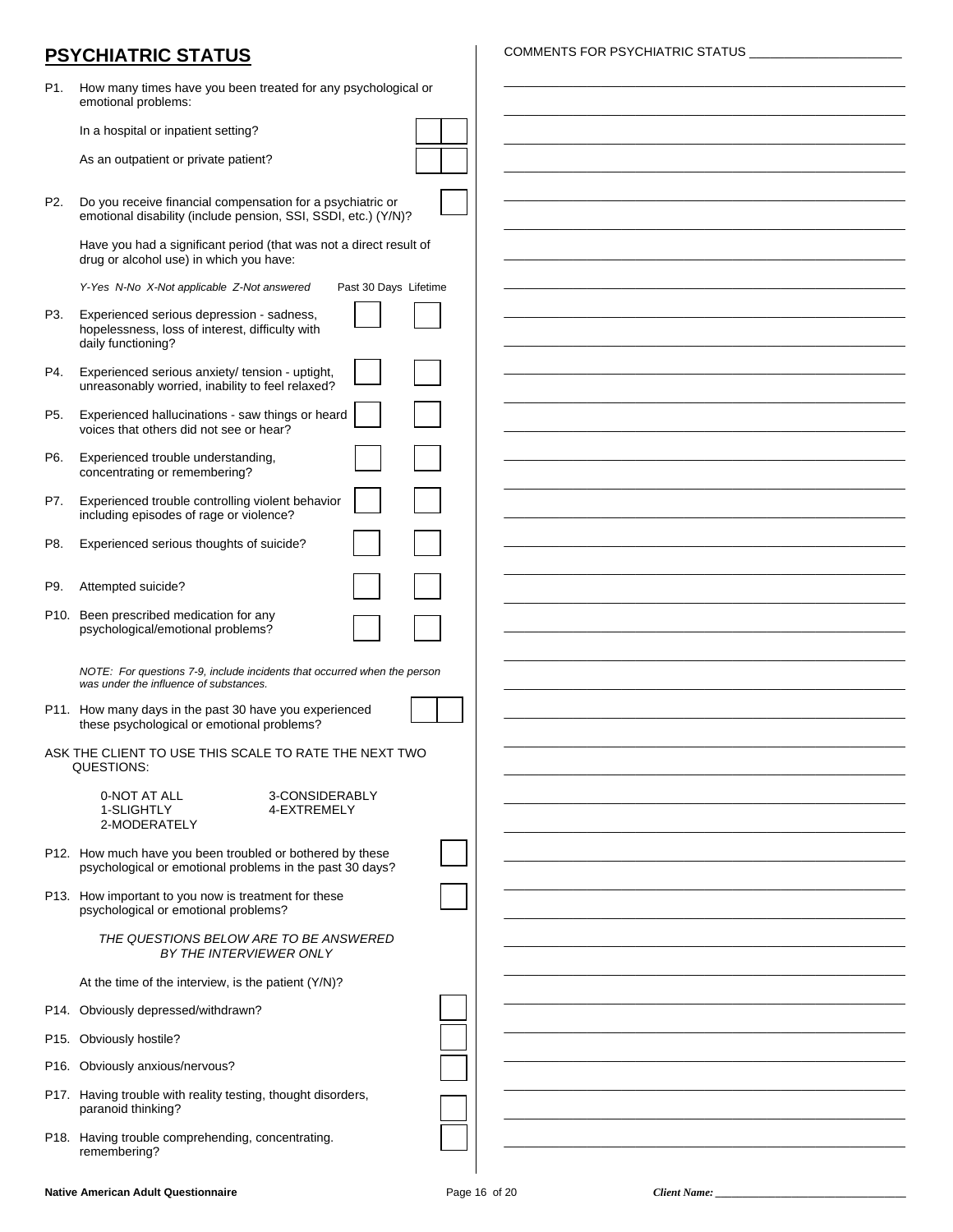COMMENTS FOR PSYCHIATRIC AREA:

THE QUESTIONS BELOW ARE TO BE ANSWERED BY THE **INTERVIEWER ONLY** 

#### **INTERVIEWER SEVERITY RATING**

P20. How would you rate the patient's need for<br>psychiatric/psychological treatment (0-9)?

0-None necessary to 9-Treatment needed to intervene in life-threatening situation

#### **CONFIDENCE RATINGS**

Is the Psychiatric Status information significantly distorted by:

- P21. Patient's misrepresentation (Y/N)?
- P22. Patient's inability to understand (Y/N)?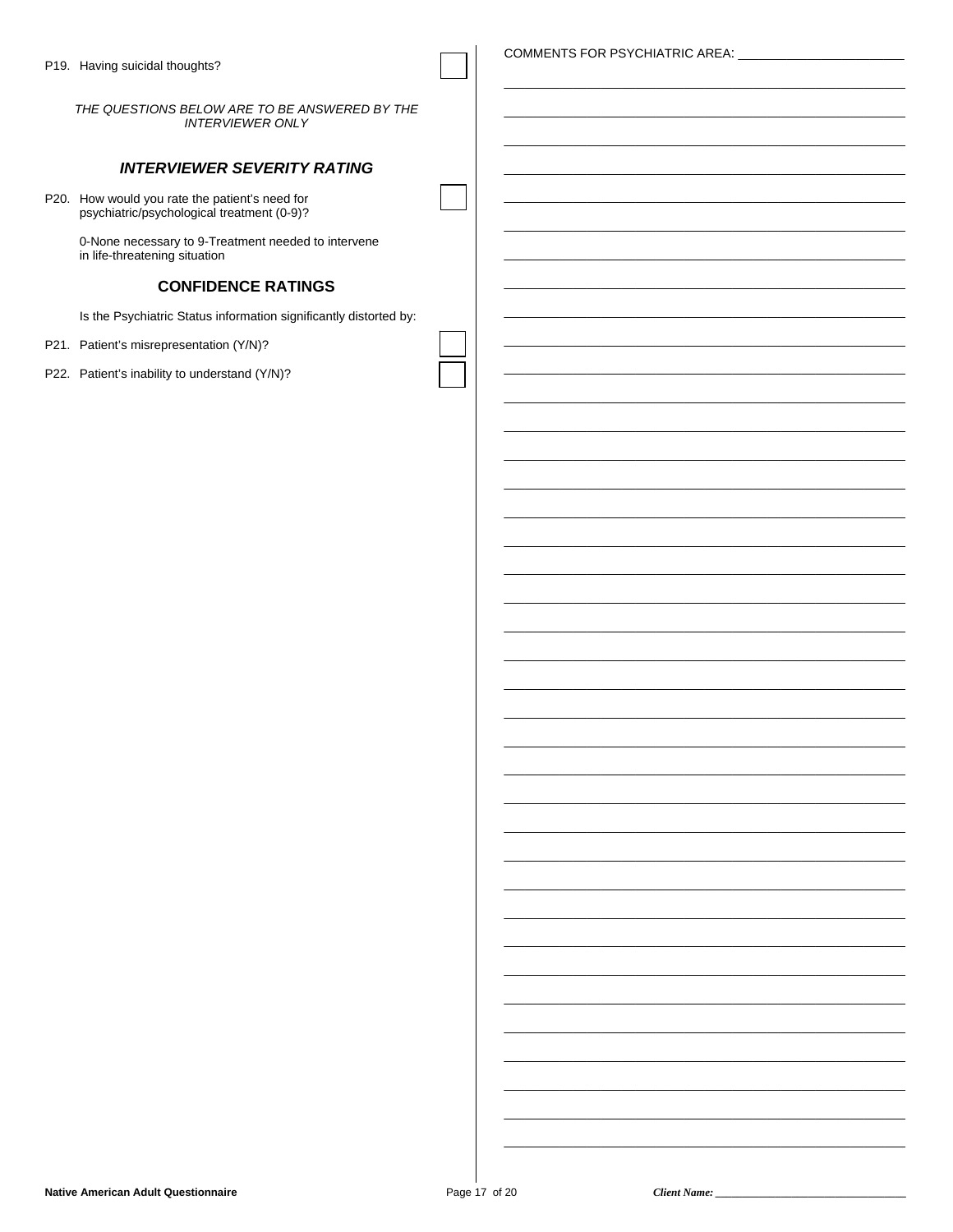## **SPIRITUALITY**

| S1. | Do you believe in the Creator (Y/N)?                               |  |
|-----|--------------------------------------------------------------------|--|
| S2. | What is your relationship with your Creator now? ___________       |  |
|     |                                                                    |  |
| S3. | Have you been given any spiritual teachings (Y/N)?                 |  |
|     |                                                                    |  |
| S4. | How have these influenced your life in the past and today?         |  |
|     |                                                                    |  |
|     |                                                                    |  |
| S5. | Do you attend:                                                     |  |
|     | Church (Y/N)?                                                      |  |
|     | Traditional ceremonies (Y/N)?                                      |  |
| S6. |                                                                    |  |
| S7. | Do you participate in any of the following:                        |  |
|     | Sweatlodge Ceremony (Y/N)?                                         |  |
|     | Pipe Ceremony (Y/N)?                                               |  |
|     | Talking Circle (Y/N)?                                              |  |
|     | Mentoring (Y/N)?                                                   |  |
|     | Other (Y/N)?                                                       |  |
|     |                                                                    |  |
| S8. |                                                                    |  |
|     |                                                                    |  |
| S9. | Whom do you seek out for help?                                     |  |
|     | Medicine People (Y/N)?                                             |  |
|     | Traditional Practitioners (Y/N)?                                   |  |
|     | S10. Are you comfortable with your spirituality and beliefs (Y/N)? |  |
|     | S11. How has the use of alcohol and/or drugs affected any of these |  |
|     | important life areas? _                                            |  |
|     |                                                                    |  |
|     | Time begun: _____:____                                             |  |
|     | Time ended: ____:____                                              |  |
|     |                                                                    |  |
|     |                                                                    |  |
|     |                                                                    |  |
|     |                                                                    |  |
|     |                                                                    |  |
|     |                                                                    |  |
|     |                                                                    |  |
|     |                                                                    |  |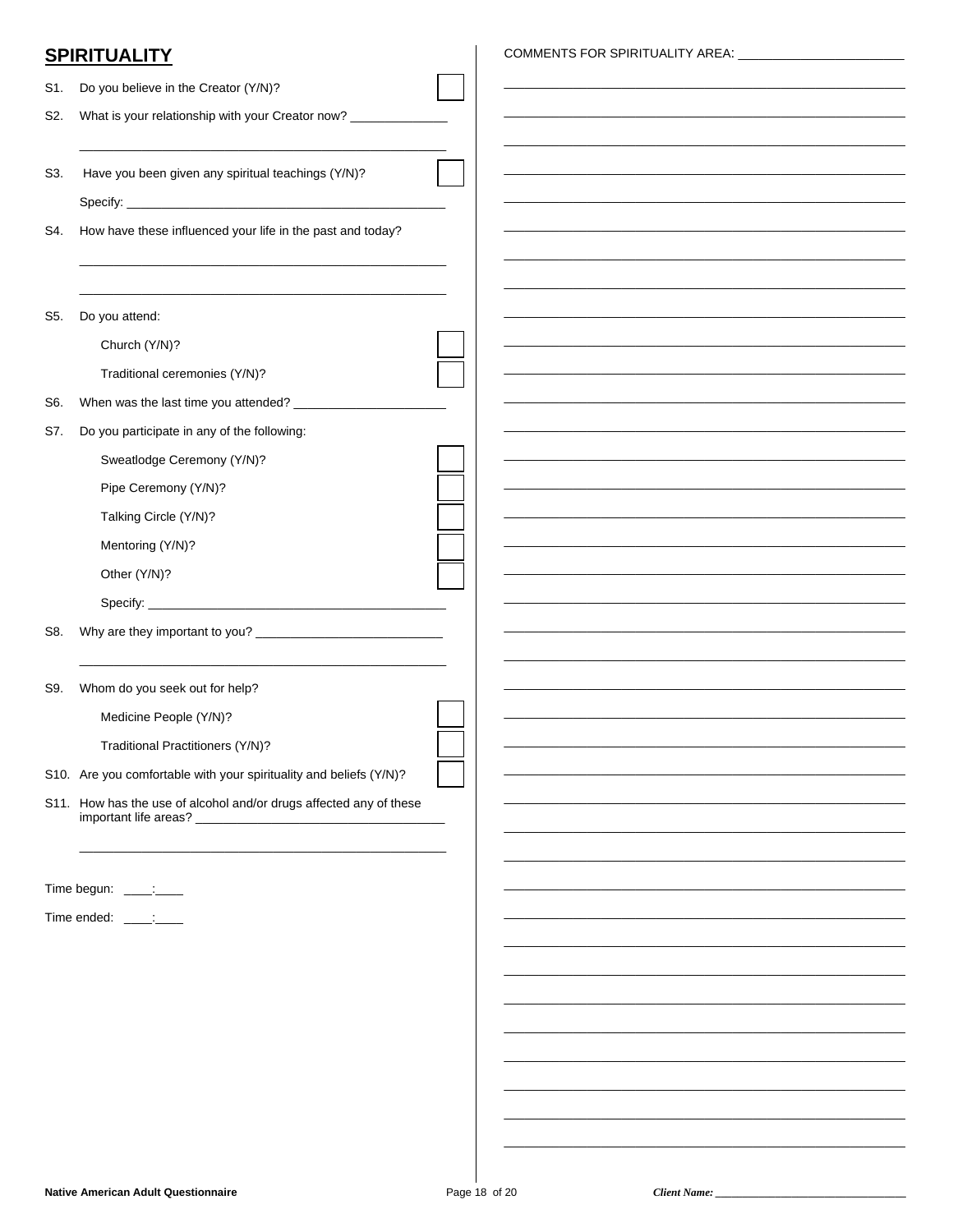## **INTERVIEWER'S ASSESSMENT**

### **DSM-IV**

| ۰. |  |
|----|--|

Description:

AXIS II:

#### Description:

AXIS III:

#### AXIS IV:

AXIS V:

### **DIAGNOSTIC IMPRESSION**

SASSI-3:

| RAP?  |  |
|-------|--|
| FVA?  |  |
| FVOD? |  |
| SYM?  |  |
| OAT?  |  |
| SAT?  |  |
| DEF?  |  |
| SAM?  |  |
| FAM?  |  |
| COR?  |  |

COMMENTS FOR DIAGNOSTIC IMPRESSION: \_\_